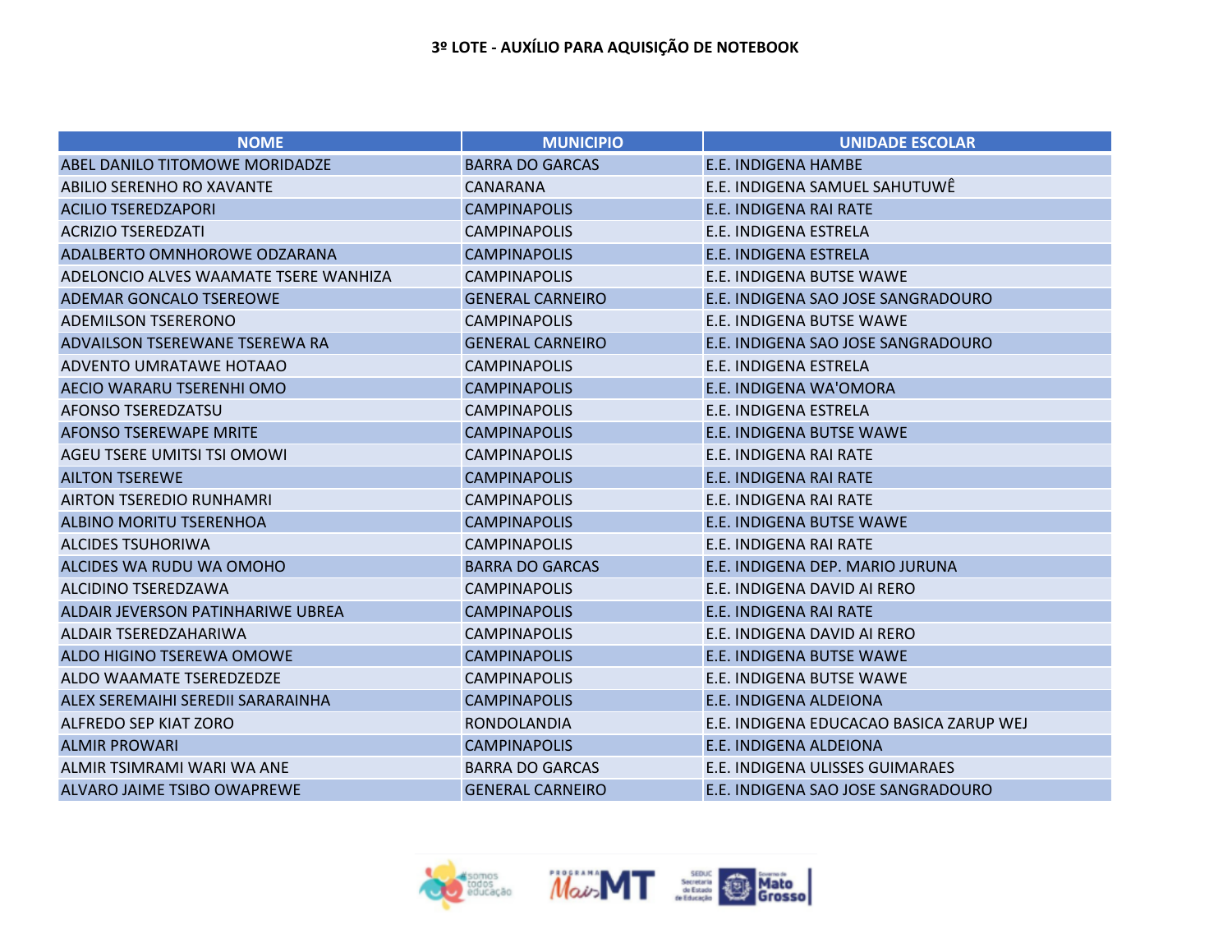| <b>NOME</b>                      | <b>MUNICIPIO</b>        | <b>UNIDADE ESCOLAR</b>                   |
|----------------------------------|-------------------------|------------------------------------------|
| AMADEU HOROTA AWE TSMO           | <b>CAMPINAPOLIS</b>     | E.E. INDIGENA ALDEIONA                   |
| AMADEU TSAETETERUI WE            | <b>CAMPINAPOLIS</b>     | E.E. INDIGENA ESTRELA                    |
| <b>AMAURI WERORE XAVANTE</b>     | <b>CANARANA</b>         | E.E. INDIGENA SAMUEL SAHUTUWÊ            |
| AMBROSIO DE LIMA TSEREU RA       | <b>CAMPINAPOLIS</b>     | E.E. INDIGENA RAI RATE                   |
| AMEDINO TSERERE OWAPRU           | <b>BARRA DO GARCAS</b>  | E.E. INDIGENA DOM FELIPPO RINALDI        |
| <b>AMILTON TSEREDZATOMOWE</b>    | <b>CAMPINAPOLIS</b>     | E.E. INDIGENA ESTRELA                    |
| <b>AMORIM PIBUIPE RITITOPTI</b>  | <b>CAMPINAPOLIS</b>     | E.E.INDIGENA DE EDUCACAO BASICA XAVANTE  |
| <b>AMOS TSIDADZE TSIPRE</b>      | <b>BARRA DO GARCAS</b>  | <b>E.E. INDIGENA HAMBE</b>               |
| AMUNERI KAMAIURA                 | <b>GAUCHA DO NORTE</b>  | E.E. INDIGENA KARIB (COMUNIDADE KUIKURO) |
| <b>ANDERSON WAUE WARAIRO</b>     | <b>CAMPINAPOLIS</b>     | E.E. INDIGENA DAVID AI RERO              |
| ANDINA PEAIWE ETEROOWE           | <b>CAMPINAPOLIS</b>     | E.E. INDIGENA RAI RATE                   |
| ANGELINA MARIA DA SILVA          | <b>CAMPINAPOLIS</b>     | E.E. INDIGENA BUTSE WAWE                 |
| ANGELO MAXIMO MADU               | <b>GENERAL CARNEIRO</b> | E.E. INDIGENA SAO JOSE SANGRADOURO       |
| <b>ANGELO TSIMRIHU</b>           | <b>CAMPINAPOLIS</b>     | E.E. INDIGENA RAI RATE                   |
| ANICETO TSUDZAWERE MARATAAWA     | <b>CAMPINAPOLIS</b>     | E.E. INDIGENA RAI RATE                   |
| <b>ANTENOR SI UTSE</b>           | <b>CAMPINAPOLIS</b>     | E.E. INDIGENA DAVID AI RERO              |
| ANTONANGELO WERETSI DUPTOODI     | <b>BARRA DO GARCAS</b>  | E.E. INDIGENA DEP. MARIO JURUNA          |
| ANTONINO REGINALDO JORGE         | PEIXOTO DE AZEVEDO      | E.E. INDIGENA ELIO TURI RONDON TERENA    |
| ANTONIO CARLOS DZUUETEUPTO       | <b>GENERAL CARNEIRO</b> | E.E. INDIGENA SAO JOSE SANGRADOURO       |
| <b>ANTONIO LUIZ WA AWE</b>       | <b>GENERAL CARNEIRO</b> | E.E. INDIGENA SAO JOSE SANGRADOURO       |
| <b>ANTONIO TEIXEIRA</b>          | <b>GENERAL CARNEIRO</b> | E.E. INDIGENA SAO JOSE SANGRADOURO       |
| APARECIDO DAMASCENO TSERENOMRI   | <b>CAMPINAPOLIS</b>     | E.E. INDIGENA BUTSE WAWE                 |
| <b>APOLONIO SEREWAU</b>          | <b>CAMPINAPOLIS</b>     | E.E. INDIGENA ESTRELA                    |
| <b>AQUILES ABDZUWE WAAMEWA</b>   | <b>CAMPINAPOLIS</b>     | E.E. INDIGENA ALDEIONA                   |
| <b>ARISTOTELES MANIUMYTSA</b>    | <b>BRASNORTE</b>        | E.E. INDIGENA MYHYINYMYKYTA SKIRIPI      |
| ARLINDO TSIMEIWE TSEREPANHIPTI   | <b>BARRA DO GARCAS</b>  | E.E. INDÍGENA JUCELINO TSEREMA-Á         |
| ARLOZINHO WAAMATE BUDZATSE       | <b>CAMPINAPOLIS</b>     | E.E. INDIGENA BUTSE WAWE                 |
| <b>AROLDO BABATI SEREPAPIRE</b>  | <b>CAMPINAPOLIS</b>     | E.E.INDIGENA DE EDUCACAO BASICA XAVANTE  |
| <b>ARONIL WARITIWA NHIRORIRE</b> | <b>CAMPINAPOLIS</b>     | E.E. INDIGENA RAI RATE                   |

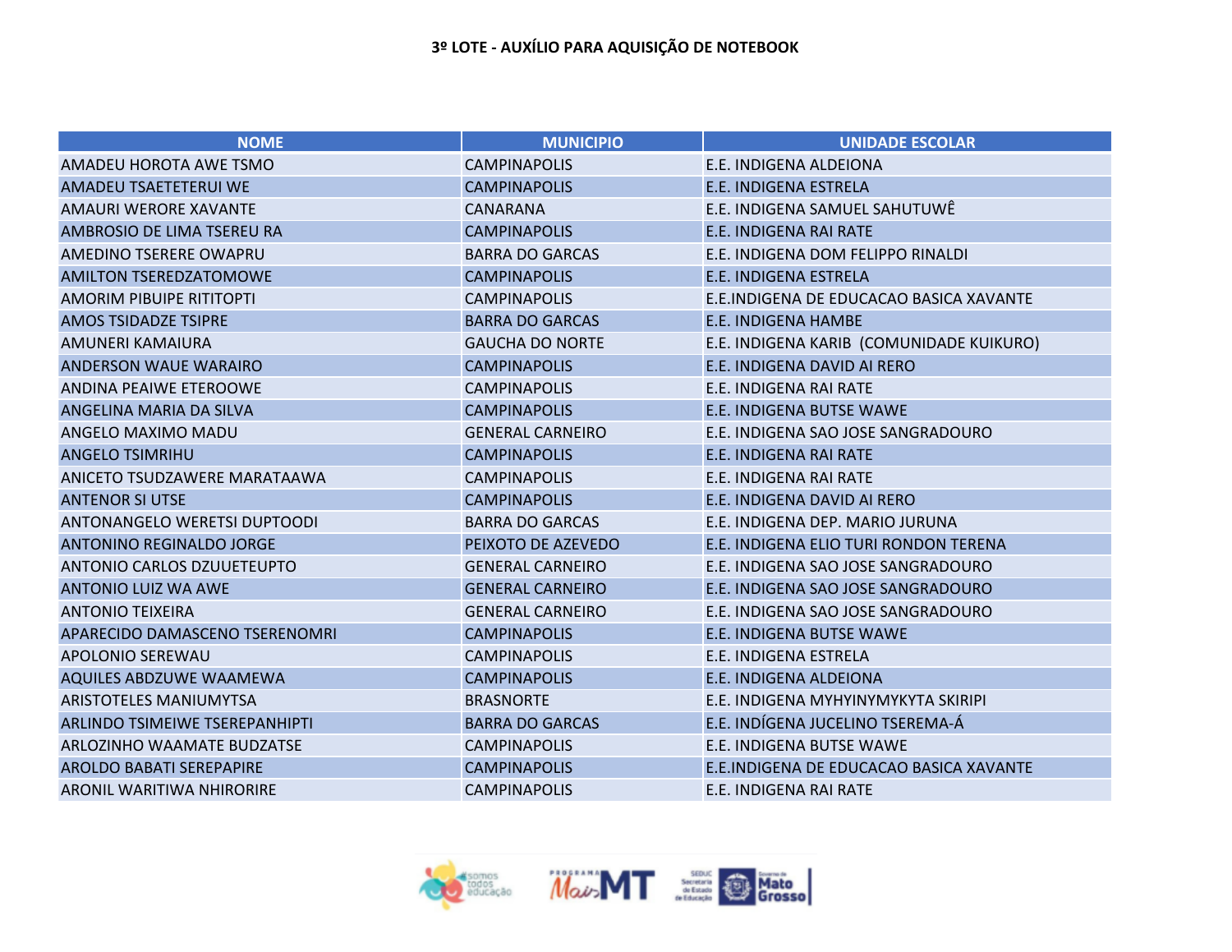| <b>NOME</b>                              | <b>MUNICIPIO</b>             | <b>UNIDADE ESCOLAR</b>             |
|------------------------------------------|------------------------------|------------------------------------|
| ASSADEZ WAOMOPTE TSEREUBUTE              | <b>CAMPINAPOLIS</b>          | <b>E.E. INDIGENA ALDEIONA</b>      |
| <b>ATANACIO TSEREWAHU</b>                | <b>CAMPINAPOLIS</b>          | E.E. INDIGENA RAI RATE             |
| ATILIO ASSIS TSIWAWEDZE TSEREBUTO        | <b>CAMPINAPOLIS</b>          | <b>E.E. INDIGENA BUTSE WAWE</b>    |
| <b>AUGUSTO PROPIPA</b>                   | <b>CAMPINAPOLIS</b>          | E.E. INDIGENA RAI RATE             |
| <b>AUGUSTO TSERENHORO</b>                | <b>CAMPINAPOLIS</b>          | <b>E.E. INDIGENA BUTSE WAWE</b>    |
| <b>AUGUSTO TSERERU NOMOTSE</b>           | <b>CAMPINAPOLIS</b>          | E.E. INDIGENA RAI RATE             |
| <b>AZAER WAOMOPTE XAVANTE</b>            | <b>CAMPINAPOLIS</b>          | E.E. INDIGENA ALDEIONA             |
| <b>BARTIMEU DZEREMEIRE</b>               | <b>GENERAL CARNEIRO</b>      | E.E. INDIGENA SAO JOSE SANGRADOURO |
| <b>BARTOLOMEU TSEREROWI</b>              | <b>CAMPINAPOLIS</b>          | E.E. INDIGENA RAI RATE             |
| <b>BASILIO TSERE OMOWI PARIDZANE</b>     | <b>BARRA DO GARCAS</b>       | E.E. INDÍGENA JUCELINO TSEREMA-Á   |
| BENEDITO REBELO TSERE OMORATE TSIROBO    | <b>BARRA DO GARCAS</b>       | E.E. INDIGENA DOM FELIPPO RINALDI  |
| BENJAMIN TSEREDZADZUBA TSERETEME         | <b>BARRA DO GARCAS</b>       | E.E. INDÍGENA JUCELINO TSEREMA-Á   |
| <b>BERENICE REDZANI TOPTIRO</b>          | <b>GENERAL CARNEIRO</b>      | E.E. INDIGENA ADAO TOPTIVO         |
| <b>BERNARDINA RENHERE</b>                | <b>GENERAL CARNEIRO</b>      | E.E. INDIGENA ADAO TOPTIVO         |
| <b>BETUEL SEREOMOWARI TSEREDZA</b>       | <b>CAMPINAPOLIS</b>          | <b>E.E. INDIGENA BUTSE WAWE</b>    |
| <b>BILONZINHO TOMOPTSE TSEREWAMNE</b>    | <b>CAMPINAPOLIS</b>          | E.E. INDIGENA ESTRELA              |
| <b>BOAVENTURA WALUA XANON</b>            | <b>BOM JESUS DO ARAGUAIA</b> | E.E. INDIGENA MARAIWATSEDE         |
| <b>BRAGA TENCHE</b>                      | PARANATINGA                  | E.E. INDIGENA PAIHITWARA           |
| <b>BRAS TENCHE</b>                       | <b>PARANATINGA</b>           | E.E. INDIGENA PAIHITWARA           |
| <b>BRAULINO TSERENHOU</b>                | <b>CAMPINAPOLIS</b>          | E.E. INDIGENA WA'OMORA             |
| <b>BRAVIN APHA</b>                       | <b>CAMPINAPOLIS</b>          | E.E. INDIGENA RAI RATE             |
| <b>CAETANO TSERENHI RU MORITU</b>        | <b>BARRA DO GARCAS</b>       | E.E. INDIGENA DOM FELIPPO RINALDI  |
| <b>CAIMI WAIASSE XAVANTE</b>             | <b>CANARANA</b>              | E.E. INDIGENA SAMUEL SAHUTUWÊ      |
| <b>CAMILO DUTSA TSERERUREME</b>          | <b>GENERAL CARNEIRO</b>      | E.E. INDIGENA SAO JOSE SANGRADOURO |
| <b>CANDIDA TSINHOTSE EWARA TSEREROWE</b> | <b>GENERAL CARNEIRO</b>      | E.E. INDIGENA SAO JOSE SANGRADOURO |
| <b>CARLOS TSERE UWARA RAIWABDZU</b>      | <b>BARRA DO GARCAS</b>       | E.E. INDIGENA DEP. MARIO JURUNA    |
| <b>CARMELO TSIROBO MORITU</b>            | <b>BARRA DO GARCAS</b>       | E.E. INDIGENA ULISSES GUIMARAES    |
| <b>CASSIO TSUWAPTE TSERETOPO</b>         | <b>CAMPINAPOLIS</b>          | E.E. INDIGENA ESTRELA              |
| <b>CECILIA PR NHI RE TSEREWATZU</b>      | <b>CAMPINAPOLIS</b>          | <b>E.E. INDIGENA BUTSE WAWE</b>    |

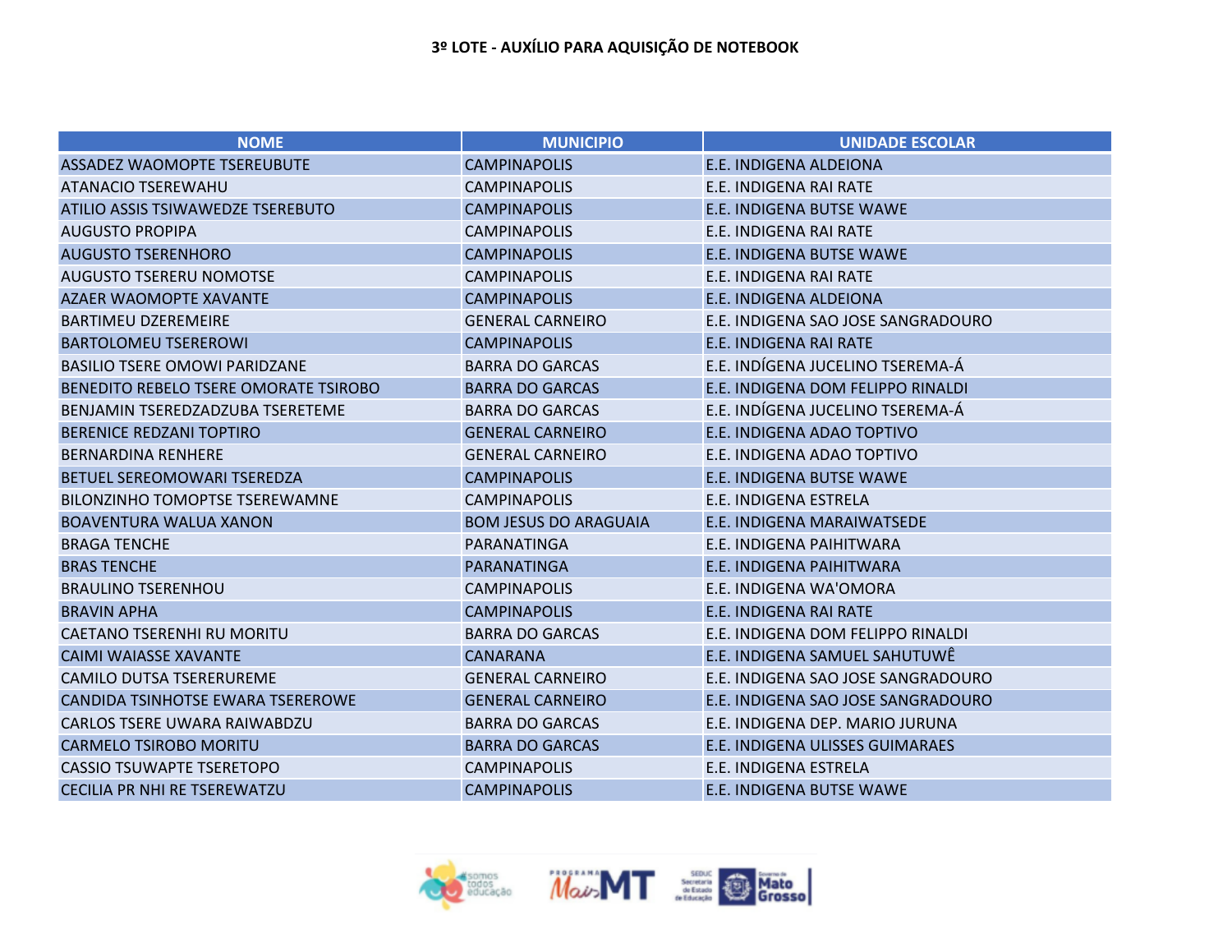| <b>NOME</b>                                 | <b>MUNICIPIO</b>             | <b>UNIDADE ESCOLAR</b>                    |
|---------------------------------------------|------------------------------|-------------------------------------------|
| <b>CECILIO TSERE UWARI TSUIHORIWA</b>       | <b>CAMPINAPOLIS</b>          | E.E. INDIGENA RAI RATE                    |
| <b>CECILIO WATO APHO ODI</b>                | <b>BARRA DO GARCAS</b>       | E.E. INDÍGENA JUCELINO TSEREMA-Á          |
| CELIO KAWINA IJAVARI KARAJA                 | <b>LUCIARA</b>               | <b>E.E. INDIGENA HADORI</b>               |
| <b>CELISMAR RODRIGUES BORGES</b>            | <b>CAMPINAPOLIS</b>          | E.E. INDIGENA ALDEIONA                    |
| <b>CESAR TSEREWAPORIWE</b>                  | <b>CAMPINAPOLIS</b>          | E.E. INDIGENA ESTRELA                     |
| <b>CESARIO TSIRUYPI</b>                     | <b>CAMPINAPOLIS</b>          | <b>E.E. INDIGENA BUTSE WAWE</b>           |
| <b>CEZAR AMIN RONDON</b>                    | <b>GENERAL CARNEIRO</b>      | E.E. SAGRADO CORAÇÃO DE JESUS             |
| <b>CLARENCIO WARAIRO PARAMEIWA</b>          | <b>BARRA DO GARCAS</b>       | E.E. INDIGENA DEP. MARIO JURUNA           |
| <b>CLAUDEMIR TSUWEPTE WA RADZERE</b>        | <b>CAMPINAPOLIS</b>          | E.E. INDIGENA BUTSE WAWE                  |
| <b>CLAUDIO BUPREWE TSEREDZE</b>             | <b>BARRA DO GARCAS</b>       | E.E. INDIGENA ULISSES GUIMARAES           |
| CLEBI KAXIWERA KARAJA                       | <b>SANTA TEREZINHA</b>       | E.E. INDIGENA DE EDUCACAO BASICA HAWALORA |
| CLEIBE TSERENHO OTODI TSEREPTA AWE          | <b>CAMPINAPOLIS</b>          | E.E. INDIGENA DAVID AI RERO               |
| <b>CLEITON HOAWARI TSERENHIMBRU</b>         | <b>BARRA DO GARCAS</b>       | E.E. INDIGENA HAMBE                       |
| <b>CLEITON TSUDZUWE WAIROTSU</b>            | <b>CAMPINAPOLIS</b>          | E.E. INDIGENA RAI RATE                    |
| CLEMENTE TSEREMODZADZU TSAHOBO              | <b>BARRA DO GARCAS</b>       | E.E. INDIGENA DEP. MARIO JURUNA           |
| <b>CLENIO TSEREBUTUWE</b>                   | <b>CAMPINAPOLIS</b>          | E.E. INDIGENA DAVID AI RERO               |
| <b>CLESIO RURATSIWE TSOWAO</b>              | <b>BARRA DO GARCAS</b>       | E.E. INDÍGENA JUCELINO TSEREMA-Á          |
| CLEUDIMILSON TSIERA WADZEREPRUWE            | <b>BARRA DO GARCAS</b>       | E.E. INDIGENA ULISSES GUIMARAES           |
| CLIDIMA REDZADADZAAO BABATI TOBRODI XAVANTE | <b>CAMPINAPOLIS</b>          | E.E. INDIGENA DAVID AI RERO               |
| <b>CLOVIS OWARI WAIRUIRA</b>                | <b>CAMPINAPOLIS</b>          | E.E. INDIGENA DAVID AI RERO               |
| <b>COBELINO DZUATSITOTI ORA</b>             | <b>CAMPINAPOLIS</b>          | E.E. INDIGENA RAI RATE                    |
| CONSTANCIO ROWATSUUWA TSUPTO                | <b>CAMPINAPOLIS</b>          | E.E. INDIGENA WA'OMORA                    |
| <b>CONSTANCIO TSEREDZAPO</b>                | <b>CAMPINAPOLIS</b>          | E.E. INDIGENA ESTRELA                     |
| CONSTANTINO PINIWAPTSA ANIBRU WAORE         | <b>CAMPINAPOLIS</b>          | E.E. INDIGENA WA'OMORA                    |
| <b>CORBON RUTSE PROWE</b>                   | <b>BARRA DO GARCAS</b>       | E.E. INDIGENA HAMBE                       |
| <b>COSME RITE</b>                           | <b>BOM JESUS DO ARAGUAIA</b> | E.E. INDIGENA MARAIWATSEDE                |
| <b>CRESCENCIO WAIHIWE PINIAWE</b>           | <b>BARRA DO GARCAS</b>       | E.E. INDÍGENA JUCELINO TSEREMA-Á          |
| CRISTIANE CONCEICAO VACA PEREIRA LEITE      | PORTO ESPERIDIAO             | E.E. INDIGENA CHIQUITANOS                 |
| <b>CRISTO WAIRAIRO</b>                      | <b>CAMPINAPOLIS</b>          | E.E. INDIGENA BUTSE WAWE                  |

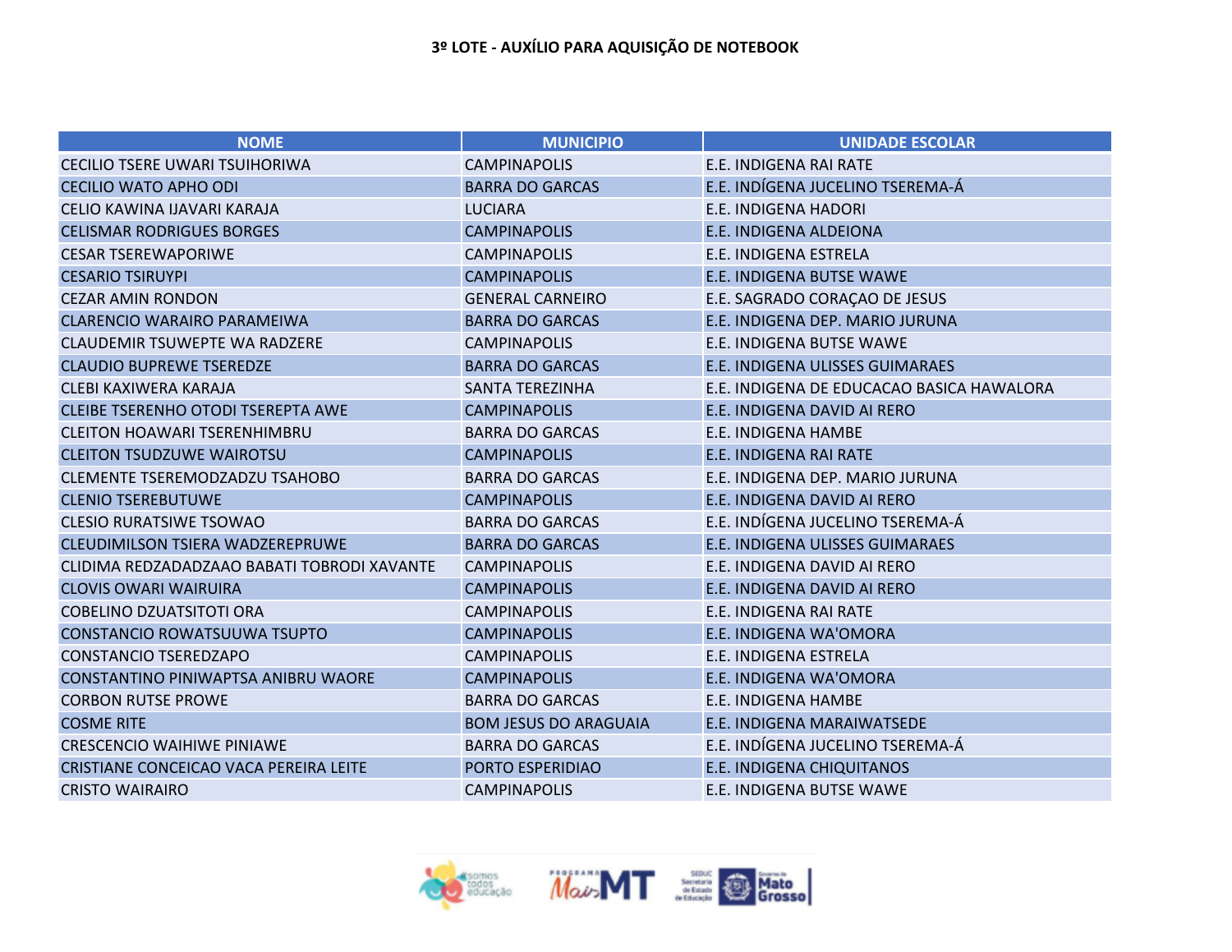| <b>NOME</b>                         | <b>MUNICIPIO</b>        | <b>UNIDADE ESCOLAR</b>                   |
|-------------------------------------|-------------------------|------------------------------------------|
| <b>DAIANE GOMES DA SILVA</b>        | <b>COLIDER</b>          | E.E. INDIGENA DE EDUCACAO BASICA ITAWYAK |
| DAIKIR TALATALAKUMA WAURA           | <b>GAUCHA DO NORTE</b>  | E.E. INDIGENA PIYULA                     |
| DAMARCIO TSIPO OMEIWA UTEME         | <b>CAMPINAPOLIS</b>     | <b>E.E. INDIGENA ESTRELA</b>             |
| DAMASO TSERE UBUNI PINI AWE         | <b>BARRA DO GARCAS</b>  | E.E. INDÍGENA JUCELINO TSEREMA-Á         |
| DANIEL TSI OMOWE TSEREWAMRI WA      | <b>CAMPINAPOLIS</b>     | E.E. INDIGENA WA'OMORA                   |
| DANILO DA SILVA CINTA LARGA         | <b>JUINA</b>            | E.E. INDIGENA ETEREPUIY                  |
| DAVI TSIWEDEDZAPRE TSUDZAWWERE      | <b>BARRA DO GARCAS</b>  | E.E. INDIGENA DEP. MARIO JURUNA          |
| DAVID CLOVIS TSIROBORA RAIWABDZU    | <b>BARRA DO GARCAS</b>  | E.E. INDIGENA ULISSES GUIMARAES          |
| DELARIN TSERE URA BUTA AWE          | <b>BARRA DO GARCAS</b>  | E.E. INDIGENA DEP. MARIO JURUNA          |
| <b>DEMETRIO TSEREPETSEWE</b>        | <b>CAMPINAPOLIS</b>     | E.E. INDIGENA RAI RATE                   |
| <b>DENILSON TSUWEPTE TSIROBO</b>    | <b>CAMPINAPOLIS</b>     | <b>E.E. INDIGENA RAI RATE</b>            |
| <b>DENIVALDO SEREUMIRA</b>          | <b>CAMPINAPOLIS</b>     | E.E. INDIGENA ESTRELA                    |
| <b>DERCIO RUNHAMRI TSIMUDO</b>      | <b>CAMPINAPOLIS</b>     | <b>E.E. INDIGENA BUTSE WAWE</b>          |
| <b>DEUSDADO UBDZARE TSIRUIPI</b>    | <b>CAMPINAPOLIS</b>     | E.E. INDIGENA ALDEIONA                   |
| DEUSDECIO MRODZAWE TSEREWAROTOWE    | <b>BARRA DO GARCAS</b>  | E.E. INDIGENA ULISSES GUIMARAES          |
| DILERMANDO TSIROWARI TSIRUIA        | <b>BARRA DO GARCAS</b>  | E.E. INDIGENA DEP. MARIO JURUNA          |
| <b>DINEVA MARIA KAYABI</b>          | <b>JUARA</b>            | E.E. INDIGENA DE EDUC. BASICA JUPORIJUP  |
| DIOGENES TSEREBU RA HOROTA AWE      | <b>BARRA DO GARCAS</b>  | E.E. INDIGENA ULISSES GUIMARAES          |
| <b>DIOGO ANIHO JURUNA</b>           | <b>BARRA DO GARCAS</b>  | E.E. INDIGENA DEP. MARIO JURUNA          |
| <b>DIOGO TSERERAWE</b>              | <b>CAMPINAPOLIS</b>     | E.E. INDIGENA DAVID AI RERO              |
| <b>DIVINO DUTSA ROBRATSIDI</b>      | <b>GENERAL CARNEIRO</b> | E.E. INDIGENA ADAO TOPTIVO               |
| <b>DOMINQUES BUWI</b>               | <b>CAMPINAPOLIS</b>     | E.E. INDIGENA BUTSE WAWE                 |
| <b>DONATA ROOPINIO</b>              | <b>GENERAL CARNEIRO</b> | E.E. INDIGENA SAO JOSE SANGRADOURO       |
| DONATO TSEREDORE TSEREWADZI         | <b>BARRA DO GARCAS</b>  | E.E. INDÍGENA JUCELINO TSEREMA-Á         |
| DONLSE TSERE UBURO TSIREDI          | <b>CAMPINAPOLIS</b>     | <b>E.E. INDIGENA RAI RATE</b>            |
| <b>DORIVALDO TERENHIRA</b>          | <b>CAMPINAPOLIS</b>     | E.E. INDIGENA ESTRELA                    |
| DOUGLAS CHRYSTIANO SILVA SOUZA      | <b>BARRA DO GARCAS</b>  | E.E. INDIGENA DOM FELIPPO RINALDI        |
| <b>DUILIO TSEREBUDU MORITU</b>      | <b>BARRA DO GARCAS</b>  | E.E. INDIGENA ULISSES GUIMARAES          |
| <b>DUILIO TSEREUTIWE TSEREUIPRA</b> | <b>CAMPINAPOLIS</b>     | <b>E.E. INDIGENA ESTRELA</b>             |

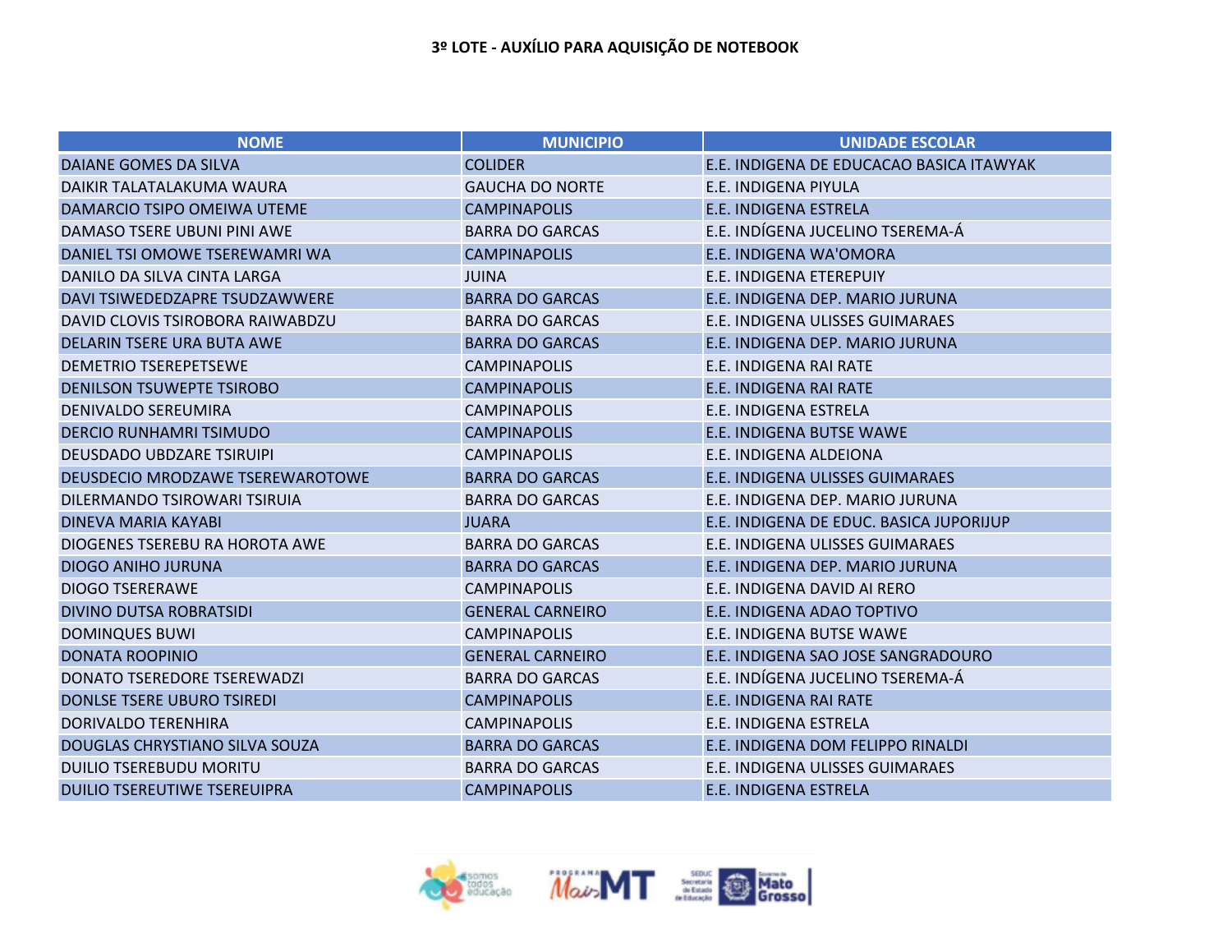| <b>NOME</b>                           | <b>MUNICIPIO</b>        | <b>UNIDADE ESCOLAR</b>                           |
|---------------------------------------|-------------------------|--------------------------------------------------|
| <b>DULCINDO TSERERAIWE</b>            | <b>CAMPINAPOLIS</b>     | E.E. INDIGENA WA'OMORA                           |
| <b>EDELSON SEREZE</b>                 | <b>CAMPINAPOLIS</b>     | E.E. INDIGENA ALDEIONA                           |
| <b>EDEMILSON SERENHOA SEREJA ENE</b>  | <b>CAMPINAPOLIS</b>     | E.E. INDIGENA DAVID AI RERO                      |
| <b>EDGAR TSERE OMORATE UREBE TE</b>   | <b>BARRA DO GARCAS</b>  | E.E. INDIGENA HAMBE                              |
| <b>EDILSON KRIXI MORIMA</b>           | <b>JUARA</b>            | E.E. INDIGENA EDUC. BASICA LEONARDO CRIXI APIAKA |
| EDIMAR MITU TSEREDZANHO TSERENHODZA   | <b>CAMPINAPOLIS</b>     | <b>E.E. INDIGENA RAI RATE</b>                    |
| EDIMILSON TSEREWABNE TSEREROODI       | <b>BARRA DO GARCAS</b>  | E.E. INDIGENA DOM FELIPPO RINALDI                |
| <b>EDIR CINTA LARGA</b>               | <b>ARIPUANA</b>         | E.E. INDIGENA PASAPKAREEJ                        |
| EDIVALDO AIWEDEWA TSERE UNHIRE        | <b>CAMPINAPOLIS</b>     | E.E. INDIGENA RAI RATE                           |
| <b>EDMILSON TSERERADZAE WAMREMEDI</b> | <b>BARRA DO GARCAS</b>  | E.E. INDÍGENA JUCELINO TSEREMA-Á                 |
| EDMUNDO TSEREWA AMA WAWEMRA           | <b>GENERAL CARNEIRO</b> | E.E. INDIGENA SAO JOSE SANGRADOURO               |
| EDNA RENHOWADAO TSERE OBODOWARI       | <b>BARRA DO GARCAS</b>  | E.E. INDIGENA ULISSES GUIMARAES                  |
| <b>EDNHO MORITU RATATA</b>            | <b>CAMPINAPOLIS</b>     | E.E. INDIGENA DAVID AI RERO                      |
| <b>EDUARDO SEREUIPRA</b>              | <b>CAMPINAPOLIS</b>     | E.E. INDIGENA ESTRELA                            |
| <b>EFREM TSEREDZURA</b>               | <b>CAMPINAPOLIS</b>     | E.E. INDIGENA RAI RATE                           |
| <b>ELBERTO UBE TSIMIUDO</b>           | <b>CAMPINAPOLIS</b>     | E.E. INDIGENA BUTSE WAWE                         |
| <b>ELCIO RIKBAKTA</b>                 | <b>JUARA</b>            | E. E. INDIGENA PE DE MUTUM                       |
| <b>ELIANE TSINHOTSE EREIO</b>         | <b>CAMPINAPOLIS</b>     | E.E. INDIGENA BUTSE WAWE                         |
| <b>ELIAS TEPEMRA PARIOWA</b>          | <b>CAMPINAPOLIS</b>     | E.E. INDIGENA RAI RATE                           |
| ELIAS TSIBODOPRE NOMOTSE              | <b>CAMPINAPOLIS</b>     | E.E. INDIGENA RAI RATE                           |
| ELIAZAR TSERERA TSUTUWE TSARO RADA    | <b>CAMPINAPOLIS</b>     | E.E. INDIGENA WA'OMORA                           |
| ELIEZER RIBEIRO GOMES                 | <b>CAMPINAPOLIS</b>     | E.E.INDIGENA DE EDUCACAO BASICA XAVANTE          |
| ELIGIO TAIWAWE PREDZAWE               | <b>BARRA DO GARCAS</b>  | E.E. INDIGENA DEP. MARIO JURUNA                  |
| ELISEU TSERETSAMRIO WA OMOPTE         | <b>BARRA DO GARCAS</b>  | E.E. INDIGENA HAMBE                              |
| ELISIO TSOU HOROTA AWE                | <b>BARRA DO GARCAS</b>  | E.E. INDIGENA ULISSES GUIMARAES                  |
| ELISMAR TSEREDZARO PIVIWE             | <b>CAMPINAPOLIS</b>     | <b>E.E. INDIGENA RAI RATE</b>                    |
| ELITA RO ODZAPARIO                    | <b>CAMPINAPOLIS</b>     | E.E. INDIGENA BUTSE WAWE                         |
| <b>ELIVELTON FERNANDES FRANCA</b>     | <b>JUARA</b>            | E.E. INDIGENA KRIXI BAROMPO                      |
| <b>ELIZEU RU AWE</b>                  | <b>CAMPINAPOLIS</b>     | <b>E.E. INDIGENA BUTSE WAWE</b>                  |

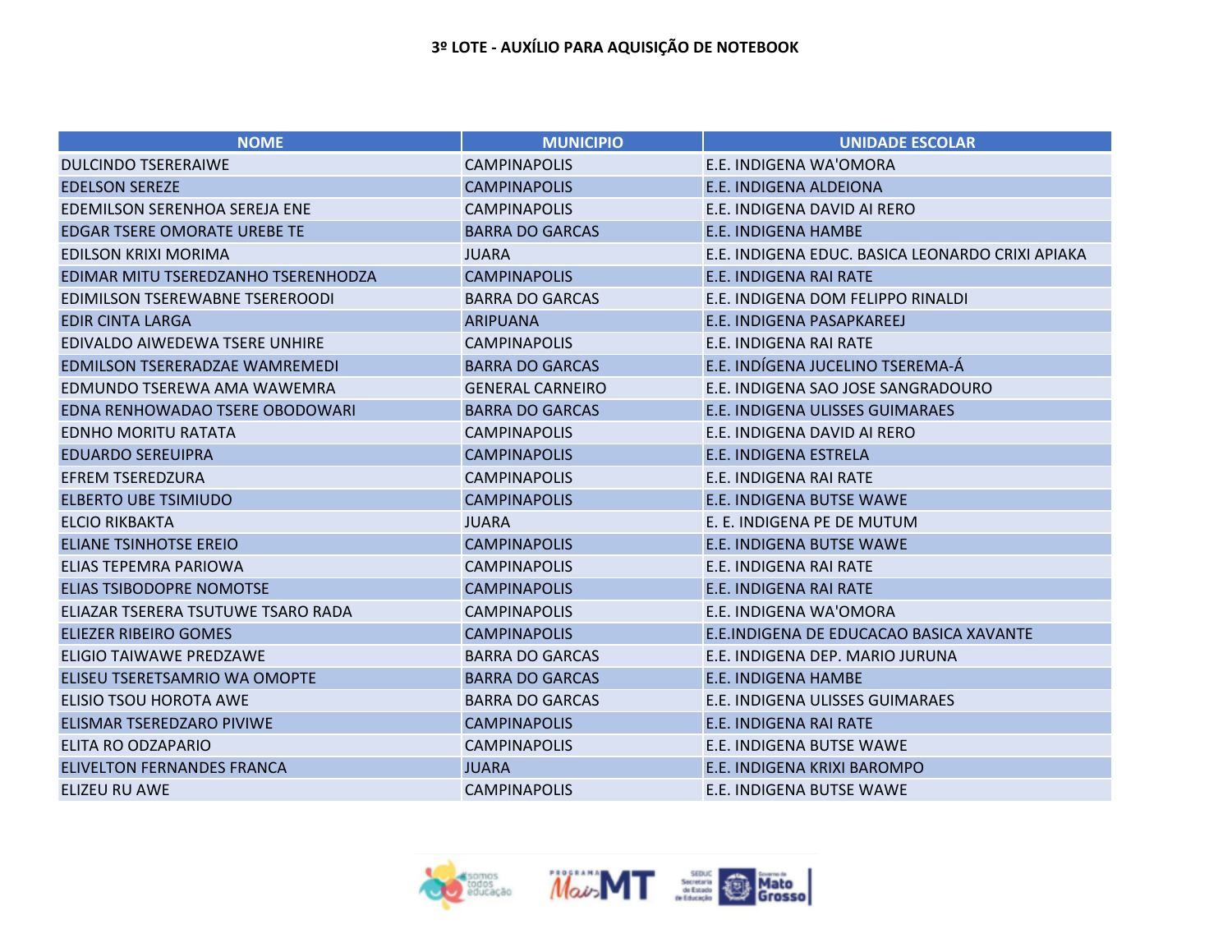| <b>NOME</b>                                | <b>MUNICIPIO</b>          | <b>UNIDADE ESCOLAR</b>                  |
|--------------------------------------------|---------------------------|-----------------------------------------|
| ELVINHO TSEREWEWA TSERENHOWA               | <b>CAMPINAPOLIS</b>       | E.E. INDIGENA RAI RATE                  |
| ELZIMARA TSINHOTSE ETOPA PARIOWA           | <b>BARRA DO GARCAS</b>    | E.E. INDIGENA HAMBE                     |
| <b>EMERSON UNEEUPIO TSEREWADZI</b>         | <b>BARRA DO GARCAS</b>    | E.E. INDÍGENA JUCELINO TSEREMA-Á        |
| <b>EMILIA REMITSI</b>                      | <b>CAMPINAPOLIS</b>       | E.E. INDIGENA BUTSE WAWE                |
| <b>ENIO BABATI NOMOTSE</b>                 | <b>CAMPINAPOLIS</b>       | E.E. INDIGENA RAI RATE                  |
| <b>ERALDO SEREWATAWE</b>                   | <b>CAMPINAPOLIS</b>       | E.E.INDIGENA DE EDUCACAO BASICA XAVANTE |
| <b>ERALDO TSERENHOIPE BABATI TOBRODI</b>   | <b>CAMPINAPOLIS</b>       | E.E. INDIGENA DAVID AI RERO             |
| ERICO VERISSIMO TSEREPREWA TSERE OBODOWARI | <b>BARRA DO GARCAS</b>    | E.E. INDIGENA ULISSES GUIMARAES         |
| <b>ERIVELTON TAWANDE</b>                   | <b>COMODORO</b>           | E.E. INDÍGENA PIRINEUS DE SOUZA         |
| ERNESTIANO SERESIUIWA SISEDERE             | <b>CAMPINAPOLIS</b>       | E.E. INDIGENA ESTRELA                   |
| <b>ERONDINO AIHE EDI RATATA</b>            | <b>CAMPINAPOLIS</b>       | E.E. INDIGENA DAVID AI RERO             |
| ESPERANCA TSINHOTSE ETSITSIDZU DUPREDZAMO  | <b>BARRA DO GARCAS</b>    | E.E. INDIGENA DOM FELIPPO RINALDI       |
| EUCENIR WA UTOMONHIRO                      | <b>GENERAL CARNEIRO</b>   | E.E. INDIGENA ADAO TOPTIVO              |
| EURICO UPARIUWE XAVANTE                    | <b>CANARANA</b>           | E.E. INDIGENA SAMUEL SAHUTUWÊ           |
| <b>EVARISTO TSERETSI RE</b>                | <b>CAMPINAPOLIS</b>       | <b>E.E. INDIGENA ESTRELA</b>            |
| EVIRALINA TSINHOTSE EDZARUIO WANO OWE      | <b>BARRA DO GARCAS</b>    | E.E. INDIGENA HAMBE                     |
| EZEQUIEL HUISARI KARAJA                    | <b>SANTA TEREZINHA</b>    | E.E. INDIGENA ITXALA                    |
| <b>FABIO UMREA ABDZU</b>                   | <b>CAMPINAPOLIS</b>       | E.E. INDIGENA RAI RATE                  |
| <b>FABRICIO TSEREUTE TSIDOBOWAPRE</b>      | <b>CAMPINAPOLIS</b>       | E.E. INDIGENA RAI RATE                  |
| <b>FARIDES SERETAPRA AEDZANE</b>           | <b>CAMPINAPOLIS</b>       | E.E. INDIGENA ESTRELA                   |
| FELICIANO WA AMEI WA TSERENHE OMO          | <b>BARRA DO GARCAS</b>    | E.E. INDIGENA DOM FELIPPO RINALDI       |
| <b>FELICIO ODZEDEWA TSERENHIRAWE</b>       | <b>BARRA DO GARCAS</b>    | E.E. INDIGENA DEP. MARIO JURUNA         |
| <b>FELIPE TSADZA WE</b>                    | <b>CAMPINAPOLIS</b>       | E.E. INDIGENA BUTSE WAWE                |
| <b>FELISBERTO URANA TSEREDZATI</b>         | <b>CAMPINAPOLIS</b>       | E.E. INDIGENA ALDEIONA                  |
| FELIX TSEREDZATSI RAIWABDZU                | <b>BARRA DO GARCAS</b>    | E.E. INDIGENA ULISSES GUIMARAES         |
| <b>FERNANDO KUDORO BORORO</b>              | SANTO ANTONIO DO LEVERGER | E.E. INDIGENA KOROGEDO PARU             |
| <b>FERNANDO UTEBREWE TSIPRE</b>            | <b>BARRA DO GARCAS</b>    | E.E. INDIGENA ULISSES GUIMARAES         |
| <b>FLAVIANO WARADZATSE TEVI WE</b>         | <b>CAMPINAPOLIS</b>       | E.E. INDIGENA WA'OMORA                  |
| FLAVIO CASSIMIRO TSEREDZAE UNEEDI WAOMORA  | <b>CAMPINAPOLIS</b>       | E.E. INDIGENA ALDEIONA                  |

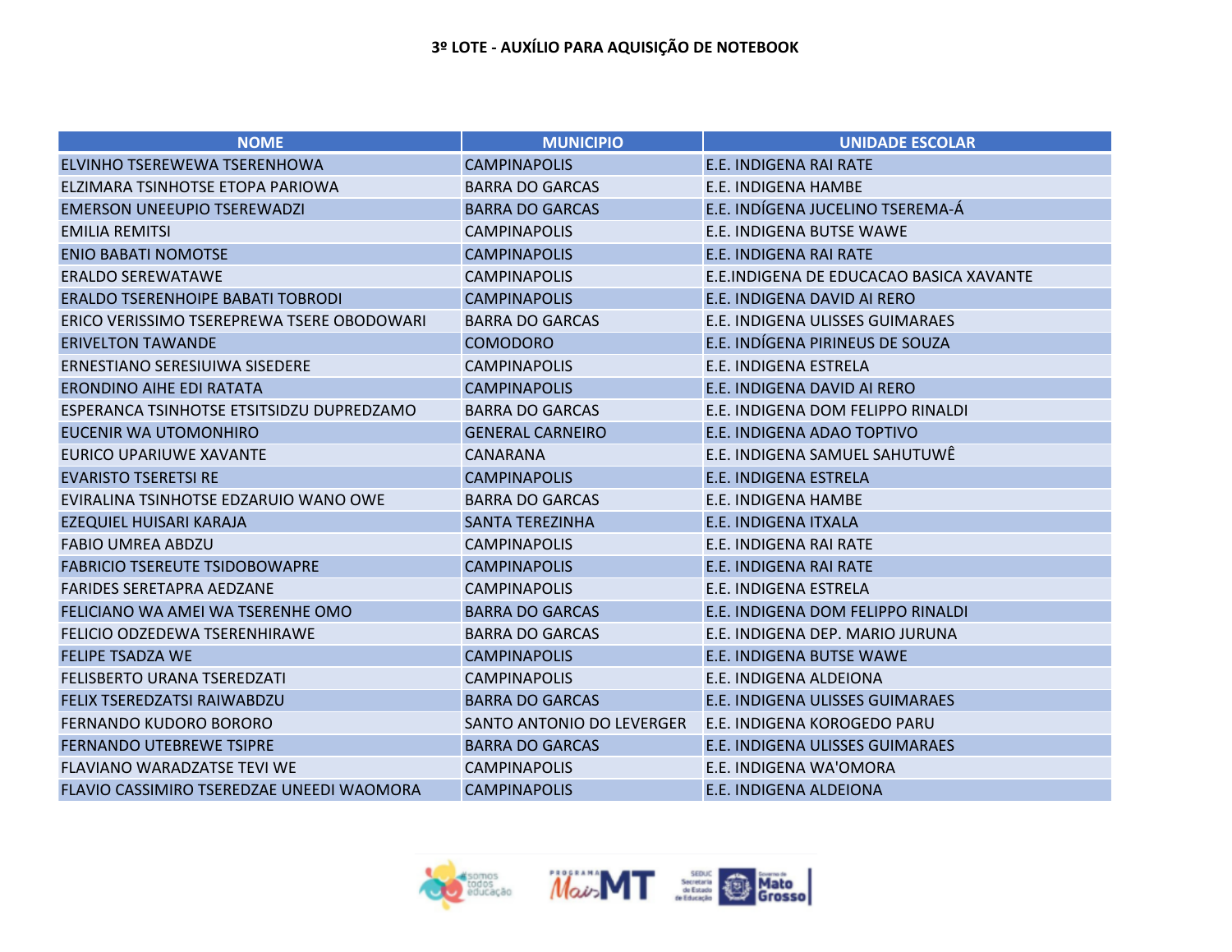| <b>NOME</b>                                    | <b>MUNICIPIO</b>        | <b>UNIDADE ESCOLAR</b>                  |
|------------------------------------------------|-------------------------|-----------------------------------------|
| <b>FLAVIO WARAIRO TSERERURA</b>                | <b>BARRA DO GARCAS</b>  | E.E. INDÍGENA JUCELINO TSEREMA-Á        |
| FLORENCIO TSIWARI TSIHORIDATSU                 | <b>GENERAL CARNEIRO</b> | E.E. INDIGENA SAO JOSE SANGRADOURO      |
| FLORESTINO WARIWI TSIEWA ADI                   | <b>CAMPINAPOLIS</b>     | E.E. INDIGENA BUTSE WAWE                |
| <b>FLORIANO MATSA TSERENHOE</b>                | <b>GENERAL CARNEIRO</b> | E.E. INDIGENA SAO JOSE SANGRADOURO      |
| <b>FLORIANO TSERE URE</b>                      | <b>CAMPINAPOLIS</b>     | E.E.INDIGENA DE EDUCACAO BASICA XAVANTE |
| FLORIANO TSEREDZADIWE WARAWI                   | <b>CAMPINAPOLIS</b>     | <b>E.E. INDIGENA ESTRELA</b>            |
| <b>FLORIANO WAPRUIWEWAPI</b>                   | <b>CAMPINAPOLIS</b>     | E.E. INDIGENA RAI RATE                  |
| FLORISBELA PENHO RE TSERE UNHAWI               | <b>CAMPINAPOLIS</b>     | <b>E.E. INDIGENA BUTSE WAWE</b>         |
| <b>FLORISEU TSEREBAHO PAPO</b>                 | <b>BARRA DO GARCAS</b>  | E.E. INDIGENA HAMBE                     |
| FLORISVALDO TSIBAA TSEREWATAUBURO              | <b>BARRA DO GARCAS</b>  | E.E. INDIGENA DEP. MARIO JURUNA         |
| <b>FRANCISCO RODRIGUES TSERENE EWE TSIPIBU</b> | <b>POXOREO</b>          | E.E. INDIGENA MARIMBU                   |
| <b>FRANCISCO TSIREME TSERERUREME</b>           | <b>BARRA DO GARCAS</b>  | E.E. INDIGENA DEP. MARIO JURUNA         |
| <b>FREDERICO BABATI TSIBDADZE</b>              | <b>GENERAL CARNEIRO</b> | E.E. INDIGENA SAO JOSE SANGRADOURO      |
| <b>FRIDELINO TSERE WAMARI</b>                  | <b>CAMPINAPOLIS</b>     | <b>E.E. INDIGENA ESTRELA</b>            |
| <b>GEDEAO DIOMAR RAIRO ODI</b>                 | <b>CAMPINAPOLIS</b>     | E.E.INDIGENA DE EDUCACAO BASICA XAVANTE |
| <b>GELINEY MARAWADZAIWA SIUWARI</b>            | <b>CAMPINAPOLIS</b>     | E.E.INDIGENA DE EDUCACAO BASICA XAVANTE |
| <b>GENARIO TSEREDZATOMODZU ROOWE</b>           | <b>CAMPINAPOLIS</b>     | E.E. INDIGENA ESTRELA                   |
| <b>GENIVALDO XALES DUPTO ODI TSERETSU</b>      | <b>CAMPINAPOLIS</b>     | E.E. INDIGENA BUTSE WAWE                |
| <b>GEORGE WA ANE UE</b>                        | <b>CAMPINAPOLIS</b>     | E.E. INDIGENA BUTSE WAWE                |
| <b>GEOVAM TSEREWARATAWE TSERENHITE</b>         | <b>BARRA DO GARCAS</b>  | E.E. INDIGENA DEP. MARIO JURUNA         |
| <b>GEOVANE TSERERUREME DZAYWA</b>              | <b>POXOREO</b>          | E.E. INDIGENA MARIMBU                   |
| <b>GEOVANI TSADAPNHA</b>                       | <b>CAMPINAPOLIS</b>     | E.E. INDIGENA ESTRELA                   |
| <b>GEOVANIO TSIHORIWE TSU RATAWE</b>           | <b>CAMPINAPOLIS</b>     | E.E. INDIGENA BUTSE WAWE                |
| <b>GERALDA LEIDIANE PEWEWAWE</b>               | <b>CAMPINAPOLIS</b>     | E.E. INDIGENA BUTSE WAWE                |
| <b>GERALDINA TSINHOTSE E HUIWE UBE</b>         | <b>CAMPINAPOLIS</b>     | E.E. INDIGENA DAVID AI RERO             |
| <b>GERALDINO TSEREBRE</b>                      | <b>CAMPINAPOLIS</b>     | E.E. INDIGENA BUTSE WAWE                |
| <b>GERALDO HOIBADZAWERE ABDZU</b>              | <b>GENERAL CARNEIRO</b> | E.E. INDIGENA RAIWI A XAVANTE           |
| <b>GERCINA RETSIWA TSERENHOA</b>               | <b>CAMPINAPOLIS</b>     | E.E. INDIGENA BUTSE WAWE                |
| <b>GERMANA PE EIO BUPREWE</b>                  | <b>BARRA DO GARCAS</b>  | E.E. INDIGENA DEP. MARIO JURUNA         |

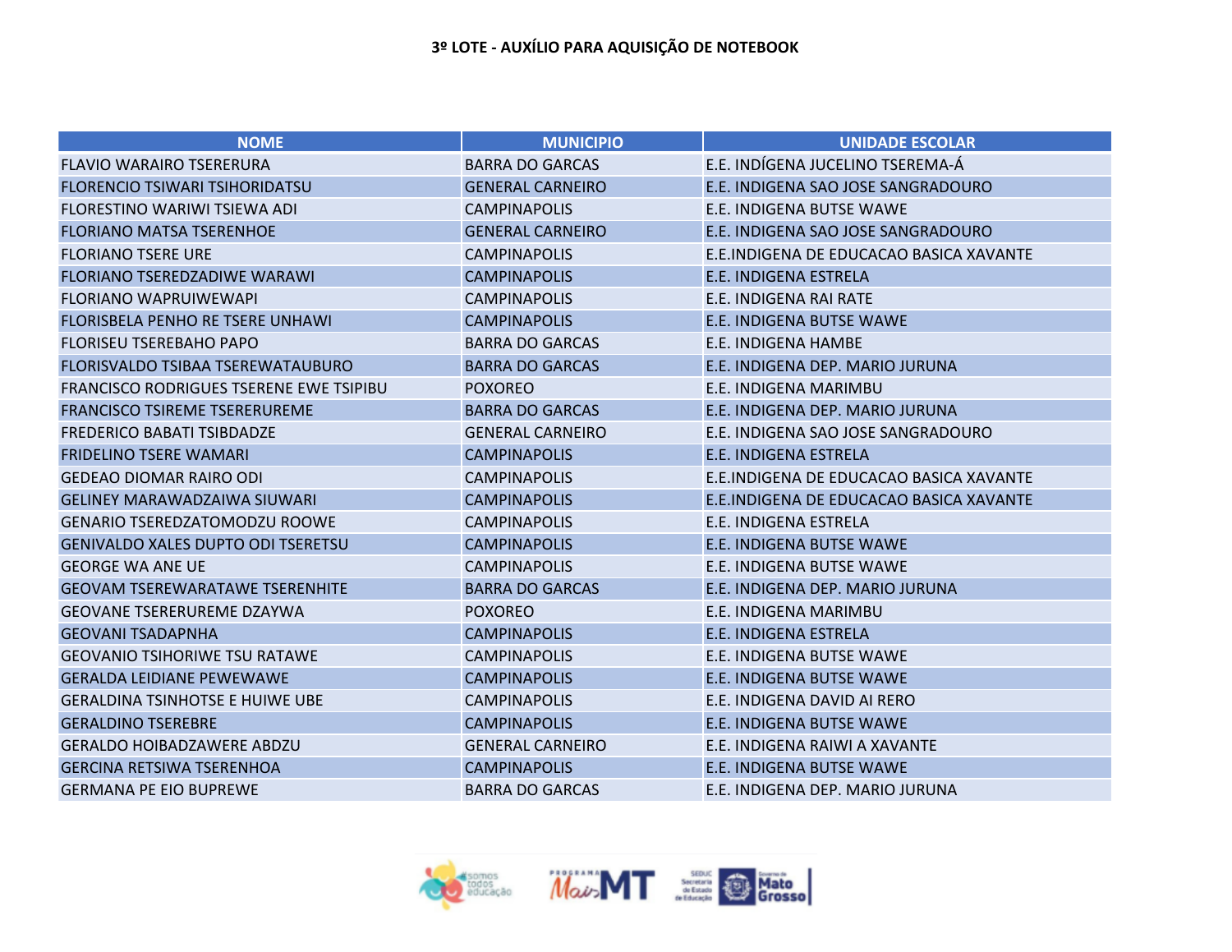| <b>NOME</b>                            | <b>MUNICIPIO</b>        | <b>UNIDADE ESCOLAR</b>                   |
|----------------------------------------|-------------------------|------------------------------------------|
| <b>GERSON TSEREDZERE TSEREI</b>        | <b>CAMPINAPOLIS</b>     | <b>E.E. INDIGENA RAI RATE</b>            |
| <b>GERSON TSEREDZUTAA TSERENHOPRE</b>  | <b>BARRA DO GARCAS</b>  | E.E. INDIGENA DEP. MARIO JURUNA          |
| <b>GERTRUDES REDZAPO OWE ABDZU</b>     | <b>GENERAL CARNEIRO</b> | E.E. INDIGENA RAIWI A XAVANTE            |
| GIACCARIA WAMARIDZUWA TSERETEME        | <b>CAMPINAPOLIS</b>     | E.E. INDIGENA RAI RATE                   |
| <b>GIDEONO TSERENHAPARI</b>            | <b>CAMPINAPOLIS</b>     | <b>E.E. INDIGENA ESTRELA</b>             |
| <b>GILBERTO TSERENHI RE TSUDZAWERE</b> | <b>CAMPINAPOLIS</b>     | E.E. INDIGENA ALDEIONA                   |
| <b>GILCIMAR MAIKATA RIKBAKTA</b>       | <b>BRASNORTE</b>        | E.E. INDIGENA MYHYINYMYKYTA SKIRIPI      |
| <b>GLAUCIO TSIMAO RUNHAMRI</b>         | <b>BARRA DO GARCAS</b>  | E.E. INDIGENA HAMBE                      |
| <b>GLICERIO TSERETUIE RUWA ADI</b>     | <b>BARRA DO GARCAS</b>  | E.E. INDIGENA DOM FELIPPO RINALDI        |
| <b>GRACIANO APRIPRI</b>                | <b>CAMPINAPOLIS</b>     | E.E. INDIGENA BUTSE WAWE                 |
| <b>GRACIANO RUDZANE TSEREDZABDI</b>    | <b>BARRA DO GARCAS</b>  | E.E. INDIGENA DOM FELIPPO RINALDI        |
| <b>GRAZIELA TUOPADO</b>                | <b>BARAO DE MELGACO</b> | E.E. INDIGENA KOGE EIARI                 |
| <b>GRIMALDO HODZAE</b>                 | <b>GENERAL CARNEIRO</b> | E.E. INDIGENA SAO JOSE SANGRADOURO       |
| <b>GUIDO UMRI</b>                      | <b>GENERAL CARNEIRO</b> | E.E. INDIGENA SAO JOSE SANGRADOURO       |
| <b>GUILHERME TSRARAWAWE PRATSE</b>     | <b>GENERAL CARNEIRO</b> | E.E. INDIGENA SAO JOSE SANGRADOURO       |
| <b>GUIOMAR AI RERO</b>                 | <b>CAMPINAPOLIS</b>     | E.E. INDIGENA DAVID AI RERO              |
| <b>GUIORIMO TSITSAPI</b>               | <b>CAMPINAPOLIS</b>     | E.E. INDIGENA DAVID AI RERO              |
| <b>HEBREONE TE ABAWE TSARATE</b>       | <b>CAMPINAPOLIS</b>     | E.E. INDIGENA RAI RATE                   |
| <b>HELINHO TSUDZAMO</b>                | <b>CAMPINAPOLIS</b>     | E.E. INDIGENA DAVID AI RERO              |
| <b>HELIO JUNIOR SEREPARAM</b>          | <b>CAMPINAPOLIS</b>     | E.E. INDIGENA ESTRELA                    |
| <b>HELITON SEREMUAI</b>                | <b>CAMPINAPOLIS</b>     | E.E. INDIGENA ALDEIONA                   |
| <b>HELVECIO PARIDZANE TSI ROBO</b>     | <b>CAMPINAPOLIS</b>     | E.E. INDIGENA WA'OMORA                   |
| <b>HENRIQUE PALECI</b>                 | <b>COLIDER</b>          | E.E. INDIGENA DE EDUCACAO BASICA ITAWYAK |
| <b>HERCULANO MARAIWARA TSIREME</b>     | <b>BARRA DO GARCAS</b>  | E.E. INDÍGENA JUCELINO TSEREMA-Á         |
| HERNANE TSIDZAPI WAOMOHO               | <b>BARRA DO GARCAS</b>  | E.E. INDIGENA ULISSES GUIMARAES          |
| <b>HIGINO TSITOMOWE PARAMEI WA</b>     | <b>BARRA DO GARCAS</b>  | E.E. INDIGENA DEP. MARIO JURUNA          |
| HORACIO TSEREWAOTORA WAWEMRA           | <b>GENERAL CARNEIRO</b> | E.E. INDIGENA ADAO TOPTIVO               |
| HUGO MARATAA WA DUPREDZAMO             | <b>BARRA DO GARCAS</b>  | E.E. INDIGENA DOM FELIPPO RINALDI        |
| HUMBERTO JUNIOR MYTSIKZI RIKBAKTA      | <b>BRASNORTE</b>        | E.E. INDIGENA MYHYINYMYKYTA SKIRIPI      |

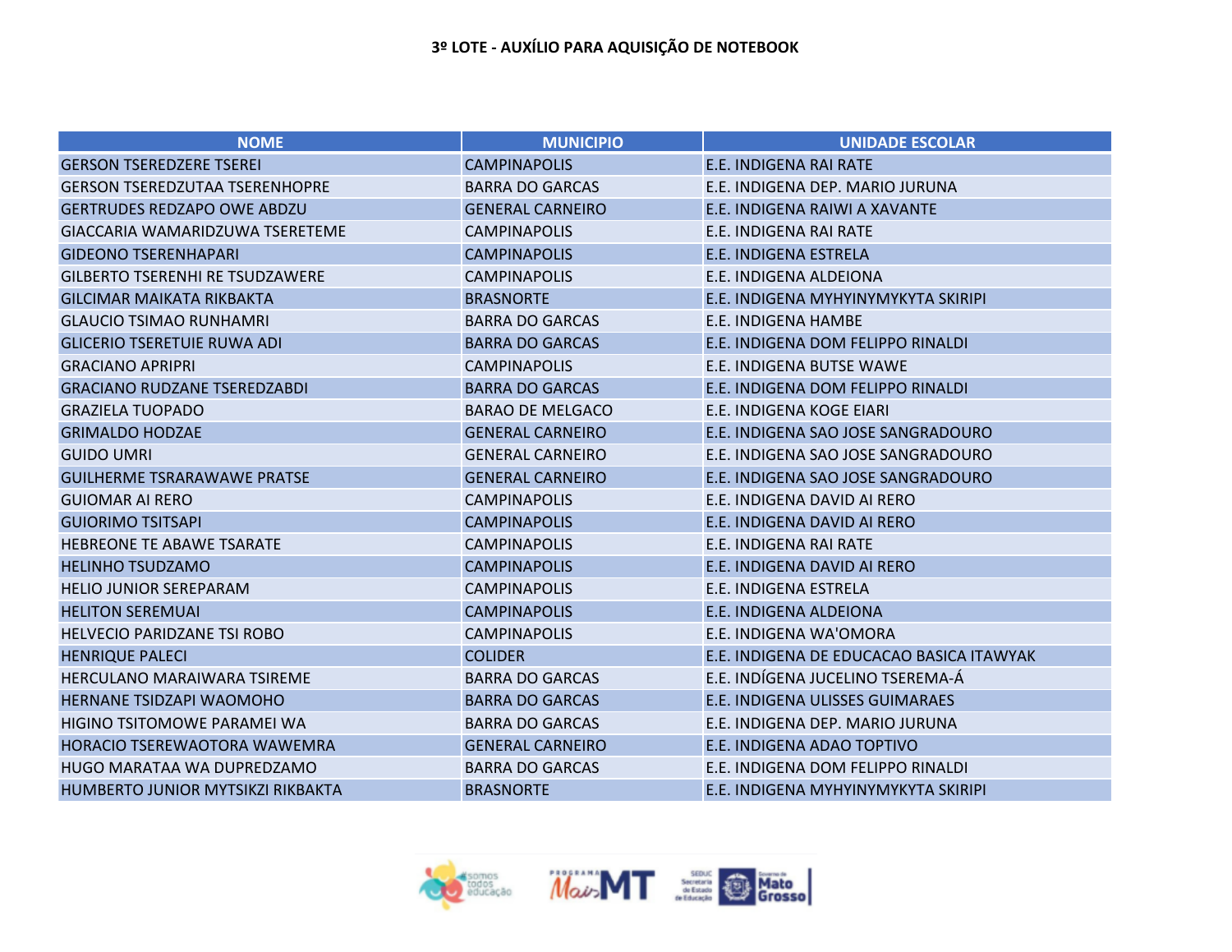| <b>NOME</b>                           | <b>MUNICIPIO</b>        | <b>UNIDADE ESCOLAR</b>                    |
|---------------------------------------|-------------------------|-------------------------------------------|
| HUMBERTO TSERE UBUTE TSI OMOWE        | <b>BARRA DO GARCAS</b>  | E.E. INDIGENA HAMBE                       |
| <b>ILDETE PEDARE TSEREUNHAWI</b>      | <b>BARRA DO GARCAS</b>  | E.E. INDÍGENA JUCELINO TSEREMA-Á          |
| <b>ISABEL TERESA CRISTINA TAUKANE</b> | <b>GENERAL CARNEIRO</b> | E.E. INDIGENA ADAO TOPTIVO                |
| <b>ISRAEL TSIMORI TSERENHOU</b>       | <b>CAMPINAPOLIS</b>     | E.E. INDIGENA WA'OMORA                    |
| <b>ITAMAR ROWAA TSEREWAADI</b>        | <b>CAMPINAPOLIS</b>     | E.E. INDIGENA ESTRELA                     |
| IVANDRA PENHO UMA TSORODZADADZE       | <b>BARRA DO GARCAS</b>  | <b>E.E. INDIGENA HAMBE</b>                |
| <b>IZOLINO TSEREMOHO TSIPRO</b>       | <b>CAMPINAPOLIS</b>     | E.E. INDIGENA DAVID AI RERO               |
| <b>JACIEL TSERERAI WAAO</b>           | <b>CAMPINAPOLIS</b>     | E.E.INDIGENA DE EDUCACAO BASICA XAVANTE   |
| <b>JACINELE TSERENHAPARI</b>          | <b>CAMPINAPOLIS</b>     | E.E. INDIGENA ESTRELA                     |
| JACO TSERENHOWA MARADZABUIWA          | <b>GENERAL CARNEIRO</b> | E.E. INDIGENA SAO JOSE SANGRADOURO        |
| <b>JACOZINHO WEREWAPU</b>             | <b>CAMPINAPOLIS</b>     | E.E. INDIGENA ALDEIONA                    |
| JADERSON TSEREWARI RUNHAMRI           | <b>BARRA DO GARCAS</b>  | E.E. INDIGENA HAMBE                       |
| JADIEL SEREWARI TSEREDZA              | <b>CAMPINAPOLIS</b>     | E.E. INDIGENA DAVID AI RERO               |
| <b>JAIRSON IMARAWE EIWA ADI</b>       | <b>CAMPINAPOLIS</b>     | E.E. INDIGENA RAI RATE                    |
| <b>JAMTO SUYA</b>                     | <b>QUERENCIA</b>        | E.E. INDIGENA CENTRAL EDUC.BASICA KISEDJE |
| <b>JECK TSERERAIRIBIWE</b>            | <b>CAMPINAPOLIS</b>     | <b>E.E. INDIGENA ALDEIONA</b>             |
| JEFFERSON MARCOS RUDZANE              | <b>CAMPINAPOLIS</b>     | E.E. INDIGENA ESTRELA                     |
| <b>JESSICA EWAIRO KAVOPI</b>          | <b>PARANATINGA</b>      | E.E. INDIGENA KURA-BAKAIRI                |
| <b>JESSICA PEWEO TSERENHI RU</b>      | <b>BARRA DO GARCAS</b>  | E.E. INDIGENA HAMBE                       |
| <b>JESUINA ROODZUBO URATSE</b>        | <b>BARRA DO GARCAS</b>  | E.E. INDÍGENA JUCELINO TSEREMA-Á          |
| <b>JESUINO TSERE UBUMRO WALPARIA</b>  | <b>CAMPINAPOLIS</b>     | E.E. INDIGENA RAI RATE                    |
| <b>JESUS TSERENHIHI MAHOROEO</b>      | <b>GENERAL CARNEIRO</b> | E.E. INDIGENA SAO JOSE SANGRADOURO        |
| JEZIEL SEREU ENE NANDA WA UMRATAJAO   | <b>CAMPINAPOLIS</b>     | E.E. INDIGENA ALDEIONA                    |
| <b>JOAB UMORIDZADADZE</b>             | <b>CAMPINAPOLIS</b>     | <b>E.E. INDIGENA RAI RATE</b>             |
| JOANA WAUTOMODZAWIWA SEREURE          | <b>CAMPINAPOLIS</b>     | E.E. INDIGENA ALDEIONA                    |
| JOAO BATISTA TSIOMOWE TSOROPRE        | <b>BARRA DO GARCAS</b>  | E.E. INDIGENA DOM FELIPPO RINALDI         |
| JOAO BOSCO HABE TSAHOBO               | <b>CAMPINAPOLIS</b>     | E.E. INDIGENA BUTSE WAWE                  |
| JOAO BOSCO TSIROBOWE TSERENHOWADAWE   | <b>CAMPINAPOLIS</b>     | <b>E.E. INDIGENA RAI RATE</b>             |
| <b>JOAO BOSCO WAPTSATAWE</b>          | <b>GENERAL CARNEIRO</b> | E.E. INDIGENA SAO JOSE SANGRADOURO        |

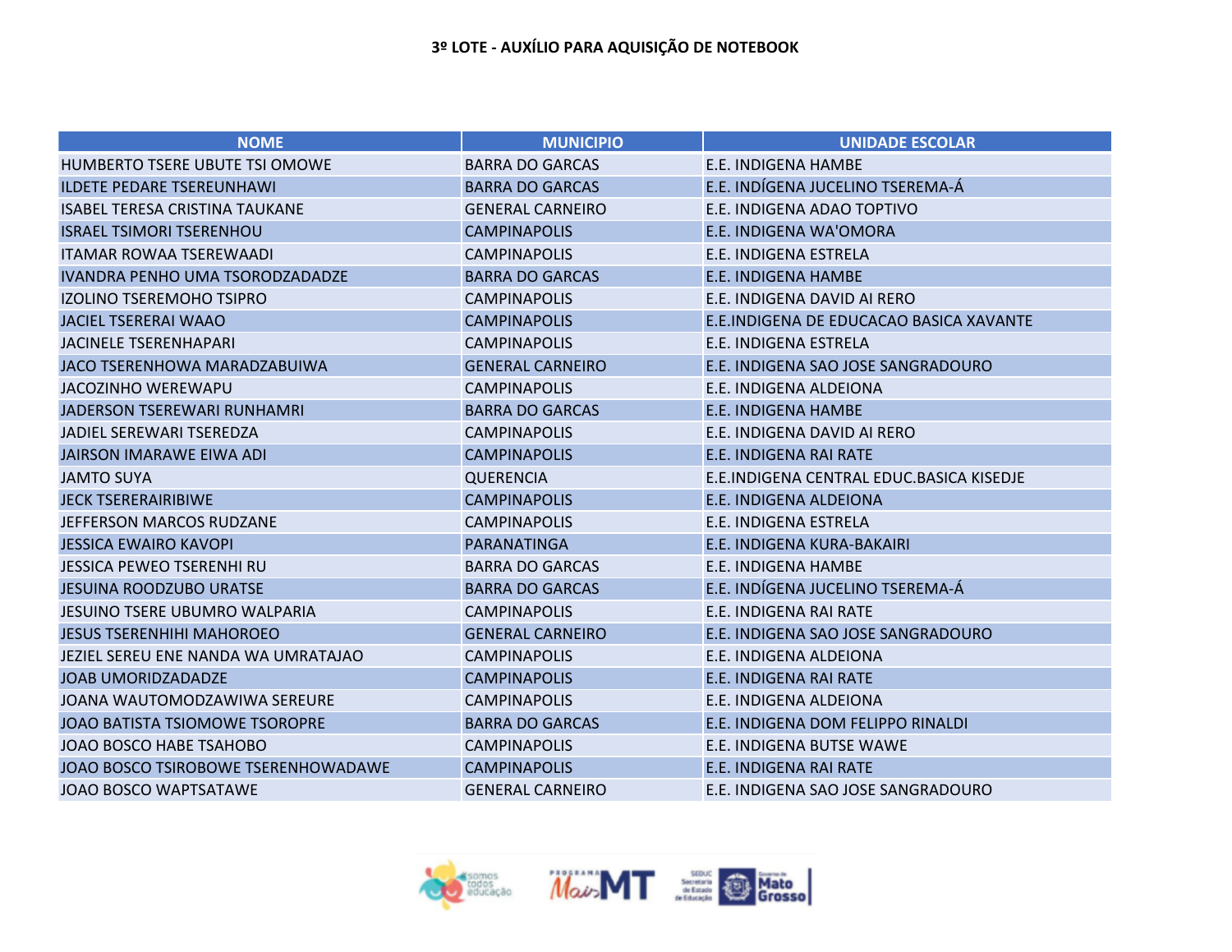| <b>NOME</b>                               | <b>MUNICIPIO</b>        | <b>UNIDADE ESCOLAR</b>                  |
|-------------------------------------------|-------------------------|-----------------------------------------|
| JOAO EVAIR TSERENHIMIWADZAPRE TEPAIRA     | <b>BARRA DO GARCAS</b>  | E.E. INDIGENA DEP. MARIO JURUNA         |
| JOAO GILBERTO TSEREPOPO ODI TSIMIUDO      | <b>CAMPINAPOLIS</b>     | E.E. INDIGENA BUTSE WAWE                |
| JOAQUIM JOSE WATSA RIDZE BABATI           | <b>CAMPINAPOLIS</b>     | <b>E.E. INDIGENA BUTSE WAWE</b>         |
| <b>JOSAFA TSEREDZADATE</b>                | <b>CAMPINAPOLIS</b>     | E.E. INDIGENA ESTRELA                   |
| <b>JOSAIR SA RAIWA</b>                    | <b>CAMPINAPOLIS</b>     | E.E.INDIGENA DE EDUCACAO BASICA XAVANTE |
| <b>JOSE ALVES TOMOTSU MIE</b>             | <b>BARRA DO GARCAS</b>  | <b>E.E. INDIGENA HAMBE</b>              |
| <b>JOSE ARNALDO TSINHOWE BURUWEWAWE</b>   | <b>CAMPINAPOLIS</b>     | E.E. INDIGENA WA'OMORA                  |
| <b>JOSE BRANCO APTSIRE</b>                | <b>CAMPINAPOLIS</b>     | E.E. INDIGENA DAVID AI RERO             |
| JOSE CARLOS HOIROOWE TSAROMOWA            | <b>BARRA DO GARCAS</b>  | E.E. INDÍGENA JUCELINO TSEREMA-Á        |
| <b>JOSE IVAN PADZAWERE WAHUTUO</b>        | <b>BARRA DO GARCAS</b>  | E.E. INDÍGENA JUCELINO TSEREMA-Á        |
| <b>JOSE LAURICIO TSERETO TSAHOBO</b>      | <b>GENERAL CARNEIRO</b> | E.E. INDIGENA SAO JOSE SANGRADOURO      |
| <b>JOSE MESSIAS MORIDADZE TSEREDZABDI</b> | <b>BARRA DO GARCAS</b>  | E.E. INDIGENA DOM FELIPPO RINALDI       |
| <b>JOSE NERILSON TEWATE DUPTUWE</b>       | <b>GENERAL CARNEIRO</b> | E.E. INDIGENA ADAO TOPTIVO              |
| <b>JOSE PAULO WAMOO TSEREDZEREPE</b>      | <b>BARRA DO GARCAS</b>  | E.E. INDÍGENA JUCELINO TSEREMA-Á        |
| <b>JOSE RAMOS ORIDI WARI</b>              | <b>CAMPINAPOLIS</b>     | <b>E.E. INDIGENA RAI RATE</b>           |
| <b>JOSE ROBRI UMNHATE</b>                 | <b>BARRA DO GARCAS</b>  | E.E. INDÍGENA JUCELINO TSEREMA-Á        |
| <b>JOSE URATSE AIHE EDI</b>               | <b>BARRA DO GARCAS</b>  | E.E. INDIGENA DOM FELIPPO RINALDI       |
| JOSEFINA ROOWAPAWA WAUTOMOAE              | <b>BARRA DO GARCAS</b>  | E.E. INDIGENA DOM FELIPPO RINALDI       |
| <b>JOSEP XAVANTE</b>                      | <b>CAMPINAPOLIS</b>     | <b>E.E. INDIGENA RAI RATE</b>           |
| <b>JOSIAS TSEREDZA OTOWE WEDU</b>         | <b>BARRA DO GARCAS</b>  | E.E. INDIGENA DEP. MARIO JURUNA         |
| <b>JOSIAS TSEREMAA TSARORADA</b>          | <b>CAMPINAPOLIS</b>     | E.E. INDIGENA RAI RATE                  |
| <b>JOSICLER WATU TSIROBO</b>              | <b>BARRA DO GARCAS</b>  | E.E. INDIGENA DOM FELIPPO RINALDI       |
| <b>JOSILENE SALUGARI RONDON</b>           | <b>PARANATINGA</b>      | E.E. INDÍGENA DE EDUCAÇÃO BÁSICA ATURUA |
| <b>JOSIMAR XAWAPAREYMI TAPIRAPE</b>       | <b>CONFRESA</b>         | E.E. INDIGENA TAPI ITAWA                |
| JOSSEMARA PEDZA UIWE WA ORINATSE          | <b>CAMPINAPOLIS</b>     | E.E. INDIGENA WA'OMORA                  |
| <b>JOSUE AIWEDEWA</b>                     | <b>GENERAL CARNEIRO</b> | E.E. INDIGENA ADAO TOPTIVO              |
| <b>JOVIANO TSERERURENE</b>                | <b>CAMPINAPOLIS</b>     | E.E. INDIGENA RAI RATE                  |
| <b>JULIANO TSEREWAWE</b>                  | <b>GENERAL CARNEIRO</b> | E.E. INDIGENA SAO JOSE SANGRADOURO      |
| <b>JULIETA PEDZAAHO TSENHODZE RADA</b>    | <b>CAMPINAPOLIS</b>     | <b>E.E. INDIGENA RAI RATE</b>           |

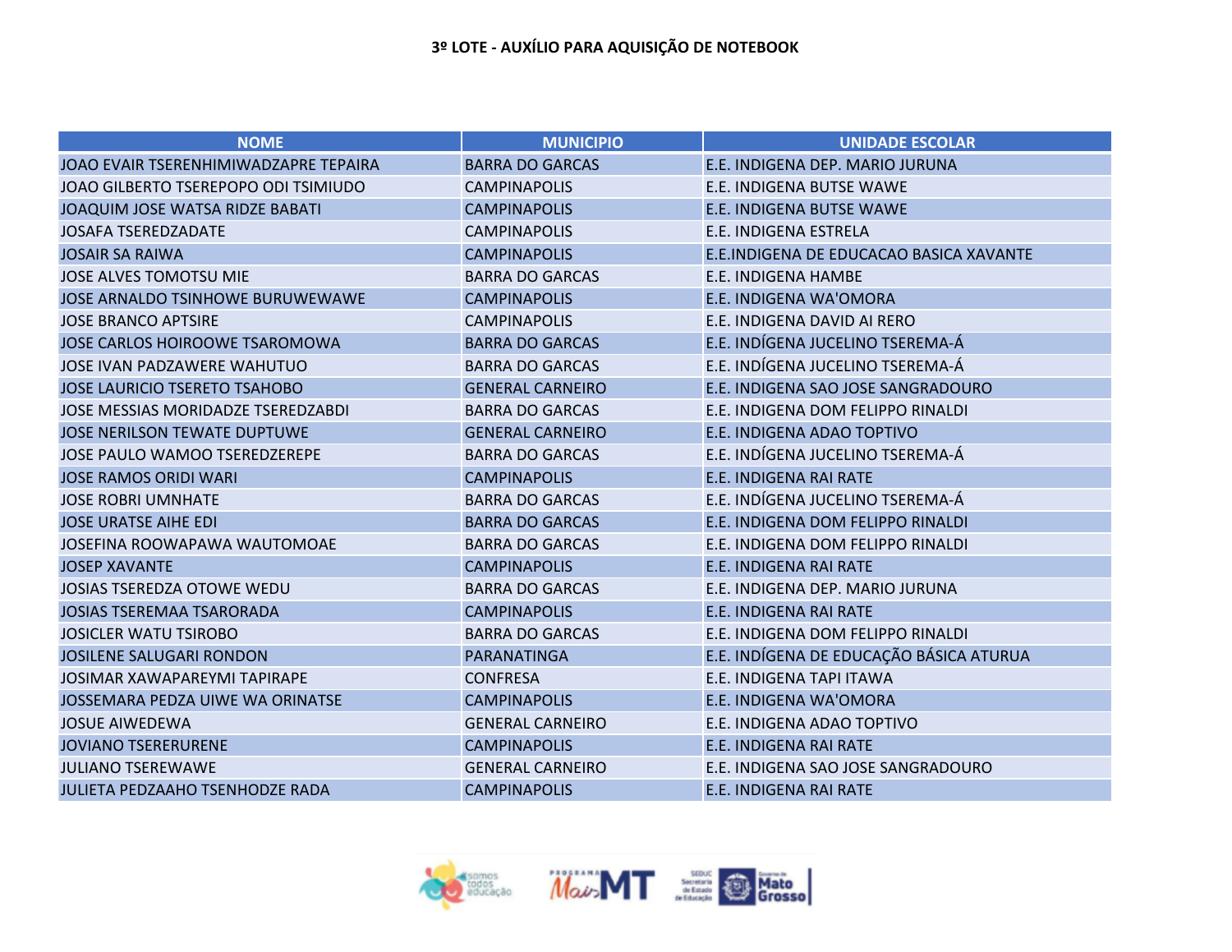| <b>NOME</b>                          | <b>MUNICIPIO</b>             | <b>UNIDADE ESCOLAR</b>                     |
|--------------------------------------|------------------------------|--------------------------------------------|
| <b>JULIO CIPRIANO RUDZAROTOWE</b>    | <b>CAMPINAPOLIS</b>          | E.E. INDIGENA WA'OMORA                     |
| <b>JULIO UREBEWE WA AI RO</b>        | <b>CAMPINAPOLIS</b>          | E.E. INDIGENA BUTSE WAWE                   |
| <b>JURANDY WARIIWE</b>               | <b>CAMPINAPOLIS</b>          | E.E.INDIGENA DE EDUCACAO BASICA XAVANTE    |
| <b>JUVENCIO LAUREANO TSEREWAM RI</b> | <b>CAMPINAPOLIS</b>          | E.E. INDIGENA WA'OMORA                     |
| <b>JYWATEJU KAYABI</b>               | <b>SAO FELIX DO ARAGUAIA</b> | E.E. INDIGENA DIAUARUM                     |
| <b>KAOREWYGOO TAPIRAPE</b>           | <b>SANTA TEREZINHA</b>       | <b>E.E. INDIGENA ITXALA</b>                |
| <b>KAYO HENRIQUE COSTA CUNHA</b>     | <b>CAMPINAPOLIS</b>          | E.E.INDIGENA DE EDUCACAO BASICA XAVANTE    |
| <b>KELLY KISSES PAGNONCELLI</b>      | <b>CAMPINAPOLIS</b>          | E.E. INDIGENA ALDEIONA                     |
| KINIJOURI KARAJA                     | <b>SANTA TEREZINHA</b>       | E.E. INDIGENA ITXALA                       |
| KORIA VALDVANE TAPIRAPE              | <b>CONFRESA</b>              | E.E. INDIGENA TAPI ITAWA                   |
| LAERTE RUPRE TSIMBARANAO             | <b>BARRA DO GARCAS</b>       | E.E. INDIGENA DEP. MARIO JURUNA            |
| <b>LAERTE TSEREDZARO</b>             | <b>CAMPINAPOLIS</b>          | E.E. INDIGENA ESTRELA                      |
| LAUDELINO WAMRAMIWA PARIOWA          | <b>BARRA DO GARCAS</b>       | E.E. INDIGENA DOM FELIPPO RINALDI          |
| LAUREANO PARIOWA TSIROBO             | <b>BARRA DO GARCAS</b>       | E.E. INDIGENA DOM FELIPPO RINALDI          |
| <b>LEANDRO PARINAIA</b>              | <b>CANARANA</b>              | E.E. INDIGENA DE EDUC. BASICA ETENHIRITIPA |
| LIDIANE SOBIERAI MARGUTTI            | <b>COMODORO</b>              | E.E. INDÍGENA MAMAINDÊ                     |
| <b>LIDIANE TAVERNY SALES</b>         | <b>LUCIARA</b>               | <b>E.E. INDIGENA HADORI</b>                |
| <b>LIDINEI TSEREURI</b>              | <b>CAMPINAPOLIS</b>          | E.E. INDIGENA ALDEIONA                     |
| LIGIA PEDZAIWE TSI RUIPI             | <b>CAMPINAPOLIS</b>          | E.E. INDIGENA ALDEIONA                     |
| <b>LILA RO OWANAWE</b>               | <b>CAMPINAPOLIS</b>          | E.E. INDIGENA RAI RATE                     |
| LINCO TSERENHITOMO TSI OMOWE         | <b>CAMPINAPOLIS</b>          | E.E. INDIGENA RAI RATE                     |
| <b>LINDOLFO UREBETE</b>              | <b>CAMPINAPOLIS</b>          | E.E. INDIGENA RAI RATE                     |
| LINDOMAR TSIRARE BUPREWE             | <b>BARRA DO GARCAS</b>       | E.E. INDIGENA ULISSES GUIMARAES            |
| <b>LINDOMAR TSIROBO</b>              | <b>CAMPINAPOLIS</b>          | E.E. INDIGENA RAI RATE                     |
| <b>LOIKE KALAPALO</b>                | <b>GAUCHA DO NORTE</b>       | ESC. ESTADUAL INDIGENA CENTRAL AIHA        |
| LOUMERICIO TSERENHODZI               | <b>CAMPINAPOLIS</b>          | <b>E.E. INDIGENA ESTRELA</b>               |
| LOURENCO SEREWAPU XAVANTE            | <b>CANARANA</b>              | E.E. INDIGENA SAMUEL SAHUTUWÊ              |
| LOURIVAL TSEREBAU WAOMORA            | <b>BARRA DO GARCAS</b>       | E.E. INDÍGENA JUCELINO TSEREMA-Á           |
| LUBERZIO TSERE WANHHIWA RE TSIMRIHU  | <b>CAMPINAPOLIS</b>          | E.E. INDIGENA RAI RATE                     |

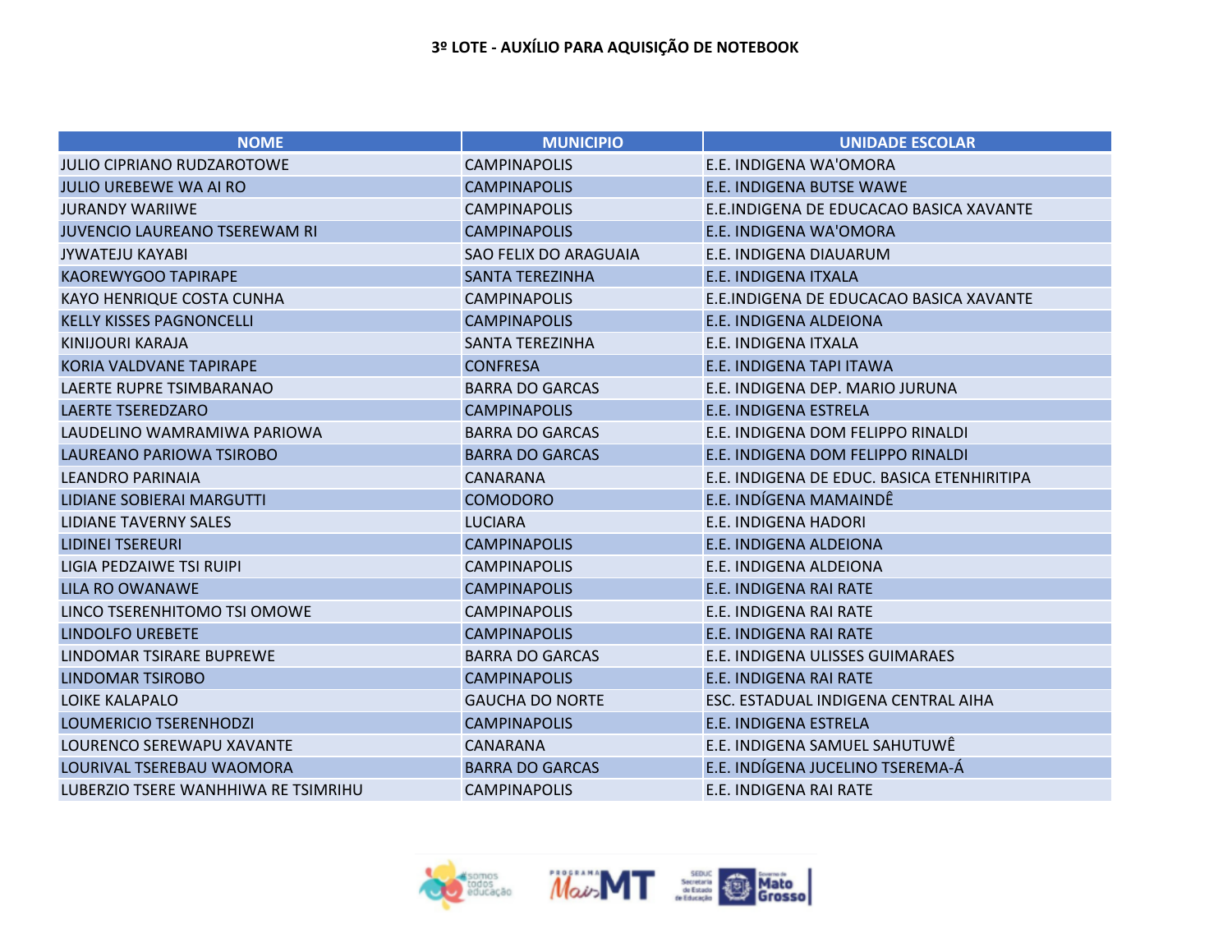| <b>NOME</b>                                     | <b>MUNICIPIO</b>          | <b>UNIDADE ESCOLAR</b>                  |
|-------------------------------------------------|---------------------------|-----------------------------------------|
| <b>LUCAS TSERENHI OMO TSUPTO</b>                | <b>CAMPINAPOLIS</b>       | E.E. INDIGENA RAI RATE                  |
| LUCIANO TSEREWAROTOWE NOMOTSE                   | <b>GENERAL CARNEIRO</b>   | E.E. INDIGENA SAO JOSE SANGRADOURO      |
| <b>LUCIDIO ROBRO MRITE</b>                      | <b>CAMPINAPOLIS</b>       | <b>E.E. INDIGENA BUTSE WAWE</b>         |
| <b>LUCIO MARIANO KOGUE</b>                      | SANTO ANTONIO DO LEVERGER | E.E. INDIGENA KOROGEDO PARU             |
| <b>LUIZ MIGUEL APTSARARA</b>                    | <b>BARRA DO GARCAS</b>    | E.E. INDÍGENA JUCELINO TSEREMA-Á        |
| LUZENIRA PINIRU TSINHOTSEE TSIMADO              | <b>CAMPINAPOLIS</b>       | E.E. INDIGENA ESTRELA                   |
| <b>MADALERNE TSINHOTSEEIO</b>                   | <b>CAMPINAPOLIS</b>       | E.E. INDIGENA ALDEIONA                  |
| <b>MADIELTON TSIABAREIWAWE</b>                  | <b>CAMPINAPOLIS</b>       | E.E. INDIGENA ALDEIONA                  |
| <b>MAIK TSERE RUDU UNEEDI</b>                   | <b>CAMPINAPOLIS</b>       | E.E. INDIGENA ALDEIONA                  |
| <b>MAKATO TAPIRAPE</b>                          | <b>CONFRESA</b>           | E.E. INDIGENA TAPI ITAWA                |
| MALAQUIAS TSERETAMAHU                           | <b>CAMPINAPOLIS</b>       | E.E. INDIGENA WA'OMORA                  |
| <b>MARCELINA ROONHIWE</b>                       | <b>CAMPINAPOLIS</b>       | E.E. INDIGENA ALDEIONA                  |
| MARCELINHO TSERETOMODI TSAREIWA                 | <b>CAMPINAPOLIS</b>       | E.E. INDIGENA RAI RATE                  |
| <b>MARCELINO TSERE RAIRORIDZE</b>               | <b>CAMPINAPOLIS</b>       | E.E. INDIGENA ALDEIONA                  |
| <b>MARCELINO TSERE RU WETE</b>                  | <b>GENERAL CARNEIRO</b>   | E.E. INDIGENA SAO JOSE SANGRADOURO      |
| <b>MARCELON TSEREWEE YSEREUPTE</b>              | <b>CAMPINAPOLIS</b>       | E.E.INDIGENA DE EDUCACAO BASICA XAVANTE |
| <b>MARCILENE TSINHOTSE ENHITSU UWE RUNHAMRI</b> | <b>BARRA DO GARCAS</b>    | E.E. INDIGENA HAMBE                     |
| <b>MARCILON TSERE ORI</b>                       | <b>CAMPINAPOLIS</b>       | E.E. INDIGENA BUTSE WAWE                |
| <b>MARCINEI PEHOIRU TEIHIDZATSE</b>             | <b>CAMPINAPOLIS</b>       | E.E. INDIGENA BUTSE WAWE                |
| <b>MARCIO TEHALUNA KARAJA</b>                   | <b>SANTA TEREZINHA</b>    | E.E. INDIGENA ITXALA                    |
| MAREAPARYGI LISETE TAPIRAPE                     | <b>CONFRESA</b>           | E.E. INDIGENA TAPI ITAWA                |
| MARIA BRIGIDA PENHIDZAO BURUREWAWE              | <b>CAMPINAPOLIS</b>       | E.E. INDIGENA WA'OMORA                  |
| <b>MARIA CARLA WAUTOMO URE</b>                  | <b>CAMPINAPOLIS</b>       | E.E. INDIGENA BUTSE WAWE                |
| MARIA CONCEICAO WAUTONHANIWE TSUPTO             | <b>GENERAL CARNEIRO</b>   | E.E. INDIGENA RAIWI A XAVANTE           |
| MARIA CONSUELO RETSIWARIO WADZATSE              | <b>BARRA DO GARCAS</b>    | E.E. INDIGENA DOM FELIPPO RINALDI       |
| <b>MARIA DE LURDES RENEMO</b>                   | <b>CAMPINAPOLIS</b>       | <b>E.E. INDIGENA BUTSE WAWE</b>         |
| MARIA DEOVANIRA RO ONHITSITSIWE APTSI RE        | <b>BARRA DO GARCAS</b>    | <b>E.E. INDIGENA HAMBE</b>              |
| MARIA HELENA RO ONHITSIO TSEREHUWA              | <b>BARRA DO GARCAS</b>    | E.E. INDIGENA DEP. MARIO JURUNA         |
| <b>MARIA JACIRA BAIKAREDO</b>                   | <b>GENERAL CARNEIRO</b>   | E.E. SAGRADO CORAÇÃO DE JESUS           |

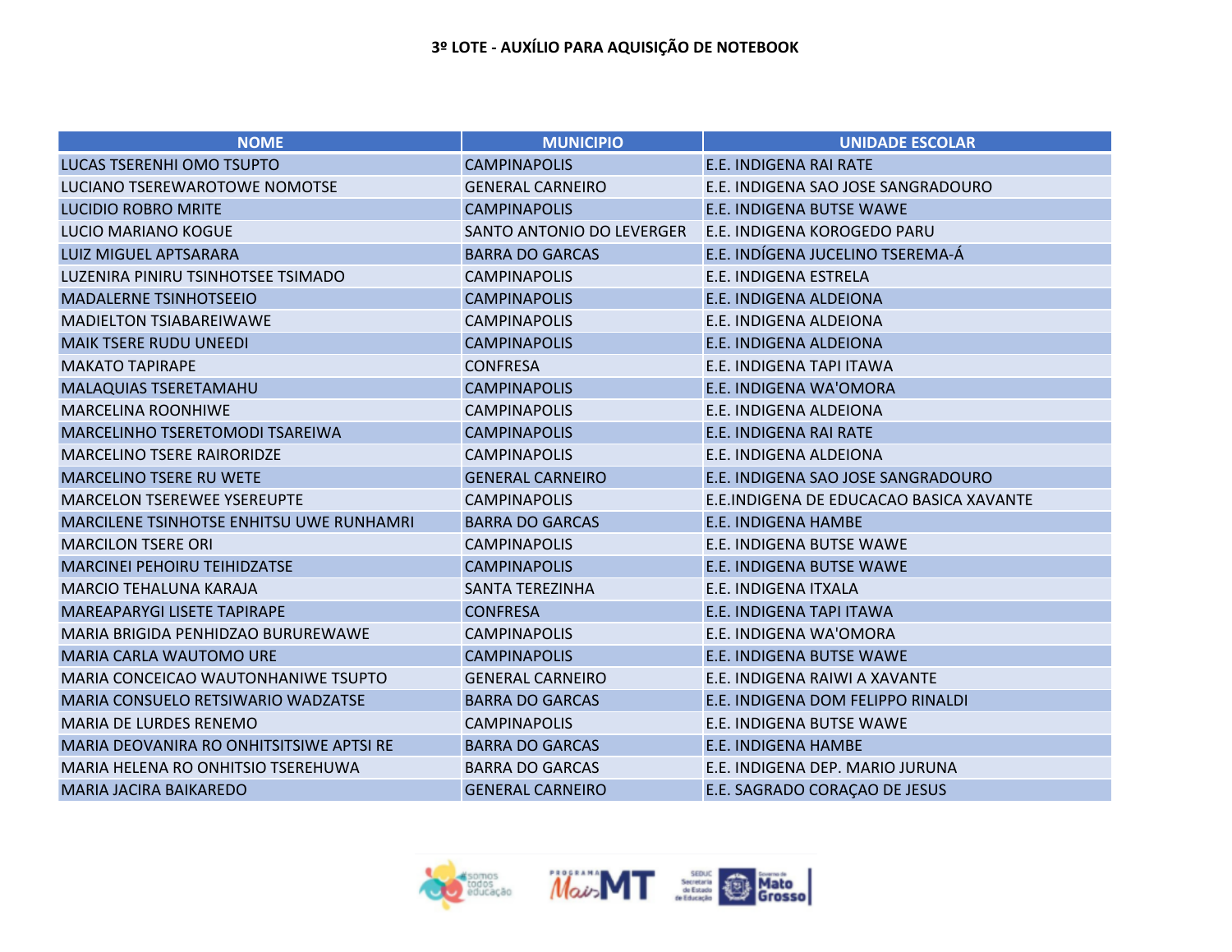| <b>NOME</b>                            | <b>MUNICIPIO</b>         | <b>UNIDADE ESCOLAR</b>                  |
|----------------------------------------|--------------------------|-----------------------------------------|
| MARIA SALETE PENEPTSU TSAHOBO          | <b>BARRA DO GARCAS</b>   | E.E. INDIGENA DEP. MARIO JURUNA         |
| <b>MARINHO ULUCO XERENTE</b>           | <b>PARANATINGA</b>       | E.E. INDIGENA KURA-BAKAIRI              |
| MARIO JURUNA NETO TSI EHOMOWE TSUWEPTE | <b>BARRA DO GARCAS</b>   | E.E. INDIGENA HAMBE                     |
| <b>MARLITO TSERE UBUNI</b>             | <b>GENERAL CARNEIRO</b>  | E.E. INDIGENA ADAO TOPTIVO              |
| <b>MATEUS PARAMEIWA OREWE</b>          | <b>BARRA DO GARCAS</b>   | E.E. INDIGENA DOM FELIPPO RINALDI       |
| <b>MAUREHY KARAJA</b>                  | <b>SANTA TEREZINHA</b>   | E.E. INDIGENA ITXALA                    |
| MAXIMILIANO TSEREPTSE TSAHOBO          | <b>BARRA DO GARCAS</b>   | E.E. INDIGENA DEP. MARIO JURUNA         |
| <b>MAZINHO DATSUIRE TSERENHOWA</b>     | <b>CAMPINAPOLIS</b>      | <b>E.E. INDIGENA RAI RATE</b>           |
| <b>MEIRE PEREA TSEMRIHU</b>            | <b>CAMPINAPOLIS</b>      | E.E. INDIGENA RAI RATE                  |
| MELQUEZEDEQUE MOURA SILVA              | <b>CAMPINAPOLIS</b>      | E.E. INDIGENA ESTRELA                   |
| MELQUISEDEQUE WARAIRO AIHEEDI          | <b>BARRA DO GARCAS</b>   | E.E. INDIGENA DOM FELIPPO RINALDI       |
| <b>MERCEDES ROORANHIPA TSOROPRE</b>    | <b>BARRA DO GARCAS</b>   | E.E. INDIGENA DOM FELIPPO RINALDI       |
| MESSIAS PE ENAPIDZU AOIWE              | <b>BARRA DO GARCAS</b>   | E.E. INDIGENA DEP. MARIO JURUNA         |
| MICHAEL RAWA TSAEOMOWA                 | <b>BARRA DO GARCAS</b>   | E.E. INDÍGENA JUCELINO TSEREMA-Á        |
| <b>MIGUEL WA AIRE UREBETE</b>          | <b>BARRA DO GARCAS</b>   | E.E. INDIGENA DEP. MARIO JURUNA         |
| MIQUEIAS MOHONIWAWE ABTSI RE           | <b>BARRA DO GARCAS</b>   | E.E. INDÍGENA JUCELINO TSEREMA-Á        |
| <b>MIZAEL TSAE</b>                     | <b>CAMPINAPOLIS</b>      | E.E. INDIGENA RAI RATE                  |
| <b>MOISES TSERENHORA TSERETEME</b>     | <b>BARRA DO GARCAS</b>   | E.E. INDÍGENA JUCELINO TSEREMA-Á        |
| <b>MORAIS CEZAR</b>                    | <b>BRASNORTE</b>         | E.E. INDIGENA MYHYINYMYKYTA SKIRIPI     |
| <b>NACINDO ABILO</b>                   | <b>CAMPINAPOLIS</b>      | E.E. INDIGENA ESTRELA                   |
| NARCISIO TSEREWAHU TSERETOMODZATSE     | <b>CAMPINAPOLIS</b>      | E.E. INDIGENA ESTRELA                   |
| NATAL ANHAHOA TSERERUREME              | <b>GENERAL CARNEIRO</b>  | E.E. INDIGENA SAO JOSE SANGRADOURO      |
| NATALINO WA ANE PARADZANE EDI          | <b>CAMPINAPOLIS</b>      | E.E. INDIGENA BUTSE WAWE                |
| NELSINHO TSERENHO E WAROWEDWE          | <b>CAMPINAPOLIS</b>      | E.E. INDIGENA BUTSE WAWE                |
| <b>NELSON PARAWE RAIWABDZU</b>         | <b>BARRA DO GARCAS</b>   | E.E. INDIGENA ULISSES GUIMARAES         |
| <b>NERI XAVANTE</b>                    | <b>CAMPINAPOLIS</b>      | E.E. INDIGENA BUTSE WAWE                |
| NERIVALDO TSEREPTA AO SEREDZU ENE      | <b>CAMPINAPOLIS</b>      | E.E.INDIGENA DE EDUCACAO BASICA XAVANTE |
| <b>NGRUAKO METUKTIRE</b>               | <b>SAO JOSE DO XINGU</b> | E.E. INDIGENA BEPKOROROTI               |
| NICODEMOS TEROWE TSEREWEDE             | <b>BARRA DO GARCAS</b>   | E.E. INDIGENA DOM FELIPPO RINALDI       |

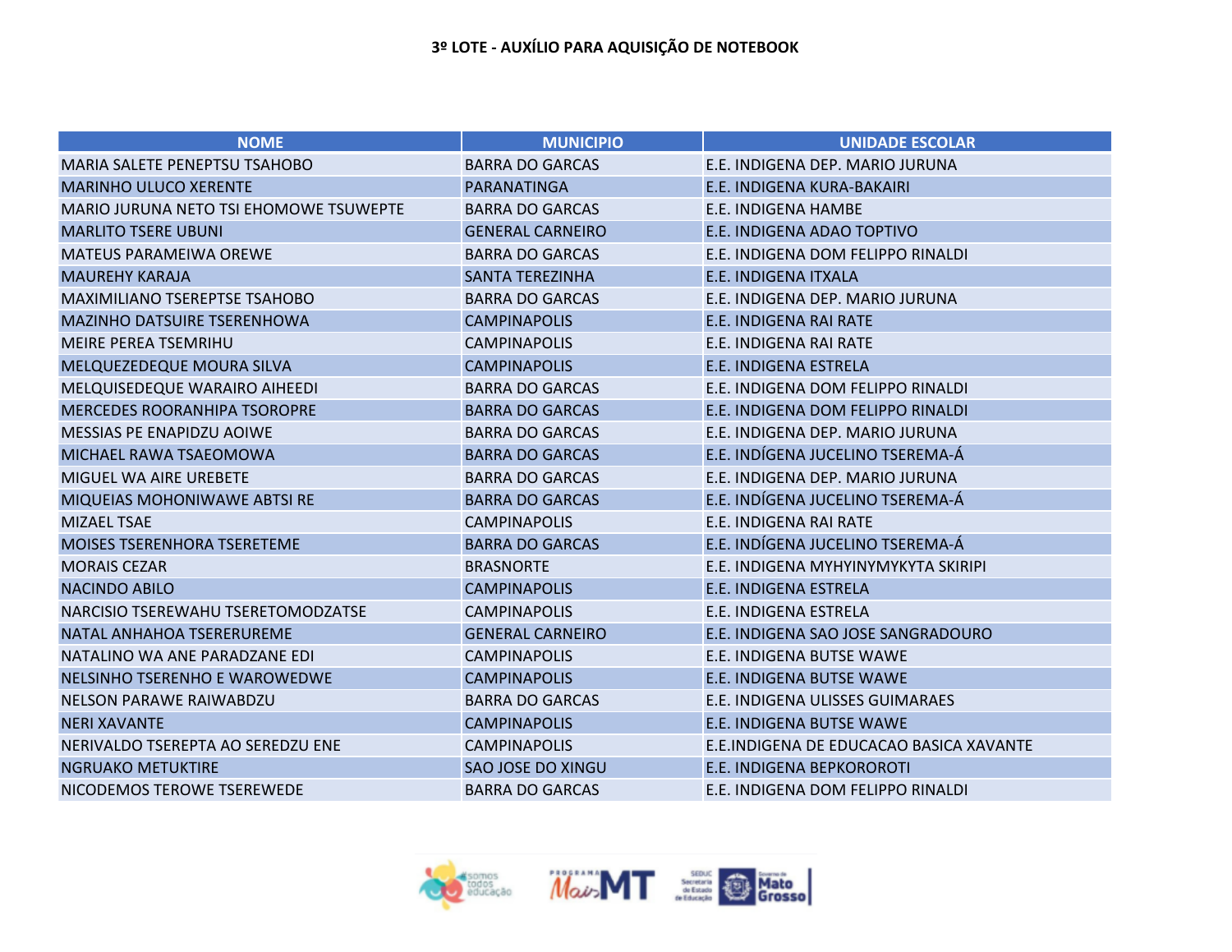| <b>NOME</b>                         | <b>MUNICIPIO</b>        | <b>UNIDADE ESCOLAR</b>                     |
|-------------------------------------|-------------------------|--------------------------------------------|
| NICOLAU WADZAATIWE TSIPE            | <b>BARRA DO GARCAS</b>  | E.E. INDIGENA DOM FELIPPO RINALDI          |
| <b>NILCE ALCANTARA GABRIEL</b>      | PEIXOTO DE AZEVEDO      | E.E. INDIGENA ELIO TURI RONDON TERENA      |
| NILO SERERARUIWE SUPRETAPRA XAVANTE | <b>CANARANA</b>         | E.E. INDIGENA SAMUEL SAHUTUWÊ              |
| NILSON TSERENHITE UMOORIDADZE       | <b>CAMPINAPOLIS</b>     | E.E. INDIGENA RAI RATE                     |
| NILTON TEPEWE WA OMOHO              | <b>BARRA DO GARCAS</b>  | E.E. INDIGENA ULISSES GUIMARAES            |
| NIVALDO WAHOIWERE RAIRATE           | <b>BARRA DO GARCAS</b>  | E.E. INDIGENA DOM FELIPPO RINALDI          |
| <b>NORBERTO HABE</b>                | <b>CAMPINAPOLIS</b>     | E.E. INDIGENA BUTSE WAWE                   |
| NORBERTO TSEREDAWA TSEREDZE TSARE   | <b>CAMPINAPOLIS</b>     | E.E. INDIGENA BUTSE WAWE                   |
| <b>ODELINO SIPRO</b>                | <b>CAMPINAPOLIS</b>     | E.E. INDIGENA DAVID AI RERO                |
| <b>ODILON TSERERO TSADZAWE</b>      | <b>CAMPINAPOLIS</b>     | E.E. INDIGENA DAVID AI RERO                |
| <b>ODIR MENDES DE ARRUDA</b>        | PORTO ESPERIDIAO        | <b>E.E. INDIGENA CHIQUITANOS</b>           |
| <b>OGINALDO TSERE UBU</b>           | <b>CAMPINAPOLIS</b>     | E.E.INDIGENA DE EDUCACAO BASICA XAVANTE    |
| <b>OLAIR TSEREDZATSU TSERETSU</b>   | <b>BARRA DO GARCAS</b>  | E.E. INDIGENA DEP. MARIO JURUNA            |
| OLAVO DA CRUZ JUNIOR EKOJEBA        | <b>GENERAL CARNEIRO</b> | E.E. SAGRADO CORAÇÃO DE JESUS              |
| <b>OLEGARIO RAIHOROWE WRAIRO</b>    | <b>BARRA DO GARCAS</b>  | E.E. INDIGENA ULISSES GUIMARAES            |
| <b>OLICIO SIRUIA</b>                | <b>CAMPINAPOLIS</b>     | E.E.INDIGENA DE EDUCACAO BASICA XAVANTE    |
| <b>OLIVIO TSEREDUI NOMOTSE</b>      | <b>CAMPINAPOLIS</b>     | E.E. INDIGENA ESTRELA                      |
| <b>ONERINO ROONOWE</b>              | <b>CAMPINAPOLIS</b>     | E.E. INDIGENA ESTRELA                      |
| ORLANDO PARAPTOOWE XAVANTE          | <b>BARRA DO GARCAS</b>  | E.E. INDIGENA ULISSES GUIMARAES            |
| <b>ORLINDO UIRE</b>                 | <b>CAMPINAPOLIS</b>     | E.E.INDIGENA DE EDUCACAO BASICA XAVANTE    |
| <b>OSMAR TSEREDZAA</b>              | <b>CAMPINAPOLIS</b>     | E.E.INDIGENA DE EDUCACAO BASICA XAVANTE    |
| OSVALDINO SEREMONI BABATI TOBRODI   | <b>CAMPINAPOLIS</b>     | E.E. INDIGENA DAVID AI RERO                |
| <b>OSVALDO RUDZANEEDI</b>           | <b>CAMPINAPOLIS</b>     | E.E. INDIGENA RAI RATE                     |
| PARANHO ARAIRATE                    | <b>CAMPINAPOLIS</b>     | E.E. INDIGENA BUTSE WAWE                   |
| PASCOAL MIGUEL BUWEWARI RAIWABDZU   | <b>BARRA DO GARCAS</b>  | E.E. INDIGENA ULISSES GUIMARAES            |
| PATRICIA NONATA JERIGIAREDO         | <b>GENERAL CARNEIRO</b> | E.E. SAGRADO CORAÇÃO DE JESUS              |
| <b>PAULO CIPASSE XAVANTE</b>        | <b>CANARANA</b>         | E.E. INDIGENA DE EDUC. BASICA ETENHIRITIPA |
| PAULO GACO TSIMANI IWE XAVANTE      | <b>CANARANA</b>         | E.E. INDIGENA SAMUEL SAHUTUWÊ              |
| <b>PAULO TSERERAWE DUMHIWE</b>      | <b>GENERAL CARNEIRO</b> | E.E. INDIGENA SAO JOSE SANGRADOURO         |

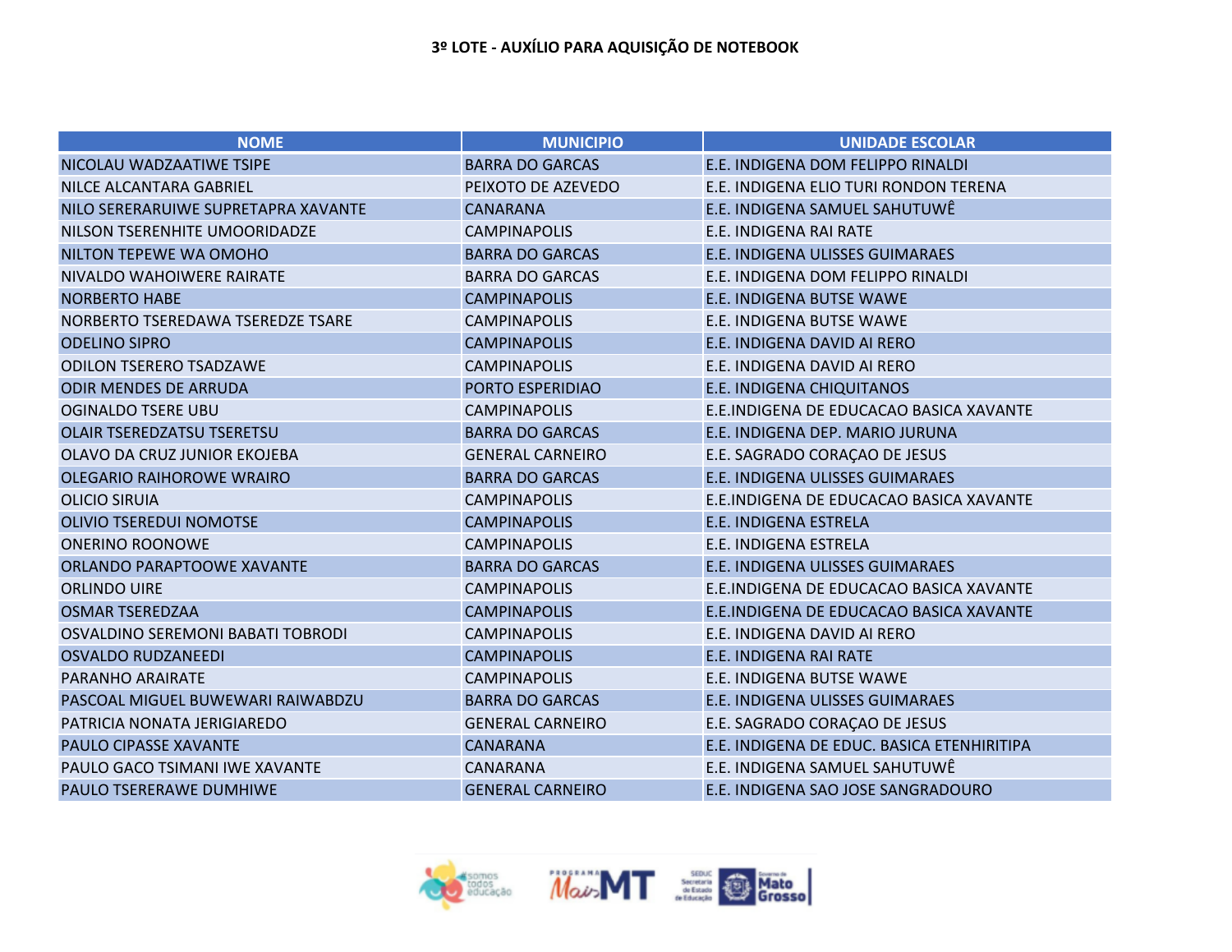| <b>NOME</b>                      | <b>MUNICIPIO</b>        | <b>UNIDADE ESCOLAR</b>                     |
|----------------------------------|-------------------------|--------------------------------------------|
| PAULO TSERERAWE TOMOTSU          | <b>CAMPINAPOLIS</b>     | E.E. INDIGENA RAI RATE                     |
| <b>PAULO UBUHU</b>               | <b>CAMPINAPOLIS</b>     | <b>E.E. INDIGENA RAI RATE</b>              |
| PAULO VIANA RAIRATE TSIOMOWE     | <b>CAMPINAPOLIS</b>     | E.E. INDIGENA BUTSE WAWE                   |
| PEDRO JOAO TSERE UWAPREWE        | <b>CAMPINAPOLIS</b>     | E.E. INDIGENA WA'OMORA                     |
| PEDRO UIWADEWE WA OMOHO          | <b>BARRA DO GARCAS</b>  | E.E. INDIGENA DEP. MARIO JURUNA            |
| PEDRO WEINY ZABDI SERENHORA      | <b>CAMPINAPOLIS</b>     | <b>E.E. INDIGENA ALDEIONA</b>              |
| POMERQUENPO TXICAO               | <b>FELIZ NATAL</b>      | E.E. INDIGENA IKPENG                       |
| PONTAL SEREUWAZAOWE XAVANTE      | <b>CANARANA</b>         | E.E. INDIGENA DE EDUC. BASICA ETENHIRITIPA |
| <b>QUEZIA WAUTOMO AWI</b>        | <b>CAMPINAPOLIS</b>     | E.E. INDIGENA ALDEIONA                     |
| RAEL XAKOIAPARI TAPIRAPE         | <b>SANTA TEREZINHA</b>  | <b>E.E. INDIGENA TAPIRAPE</b>              |
| RAFAEL PRE AA                    | <b>GENERAL CARNEIRO</b> | E.E. INDIGENA RAIWI A XAVANTE              |
| RAILDA PEWA TSEREWE EDI          | <b>BARRA DO GARCAS</b>  | E.E. INDIGENA DEP. MARIO JURUNA            |
| <b>RAUL TSERE UWAWE</b>          | <b>CAMPINAPOLIS</b>     | E.E. INDIGENA ESTRELA                      |
| <b>RAY DATHE MUNDURUKU</b>       | <b>APIACAS</b>          | E.E. INDIGENA MAYROWI APIAKA               |
| REGIANE BATISTA DA SILVA BARBOSA | <b>CAMPINAPOLIS</b>     | E.E. INDIGENA BUTSE WAWE                   |
| RENATA SIRAJUP MENDES TAMANA     | <b>JUARA</b>            | E.E. INDIGENA DE EDUC. BASICA JUPORIJUP    |
| <b>RENATO TSER EUWE XAVANTE</b>  | <b>CANARANA</b>         | E.E. INDIGENA SAMUEL SAHUTUWÊ              |
| RICARDO APTSIRE NIWAIRERO        | <b>BARRA DO GARCAS</b>  | E.E. INDIGENA DOM FELIPPO RINALDI          |
| RICARDO TSEREMORIWE XAVANTE      | <b>CANARANA</b>         | E.E. INDIGENA DE EDUC. BASICA ETENHIRITIPA |
| ROCHA MIRANDA TSEREHOTEDE        | <b>CAMPINAPOLIS</b>     | E.E. INDIGENA RAI RATE                     |
| RODOLFO TSADABNHA PARITSIE       | <b>BARRA DO GARCAS</b>  | E.E. INDÍGENA JUCELINO TSEREMA-Á           |
| RODOLFO TSEREOMO                 | <b>CAMPINAPOLIS</b>     | <b>E.E. INDIGENA RAI RATE</b>              |
| ROGELE SEREMIWE SERETATA AWE     | <b>CAMPINAPOLIS</b>     | E.E. INDIGENA RAI RATE                     |
| ROGERIO TSIMANAWE TSERE OMODZE   | <b>GENERAL CARNEIRO</b> | E.E. INDIGENA SAO JOSE SANGRADOURO         |
| <b>ROMAN TSEREMRE</b>            | <b>CAMPINAPOLIS</b>     | E.E. INDIGENA BUTSE WAWE                   |
| ROMANO TSORODADZE TSERENHE OMO   | <b>BARRA DO GARCAS</b>  | E.E. INDÍGENA JUCELINO TSEREMA-Á           |
| ROMARIO MAWARI TSEREPTSE         | <b>CAMPINAPOLIS</b>     | E.E. INDIGENA WA'OMORA                     |
| ROMERITO TSEREWAWIWE             | <b>CAMPINAPOLIS</b>     | E.E. INDIGENA DAVID AI RERO                |
| ROMILDO CHEREDAEPRAN             | <b>CAMPINAPOLIS</b>     | E.E. INDIGENA ALDEIONA                     |

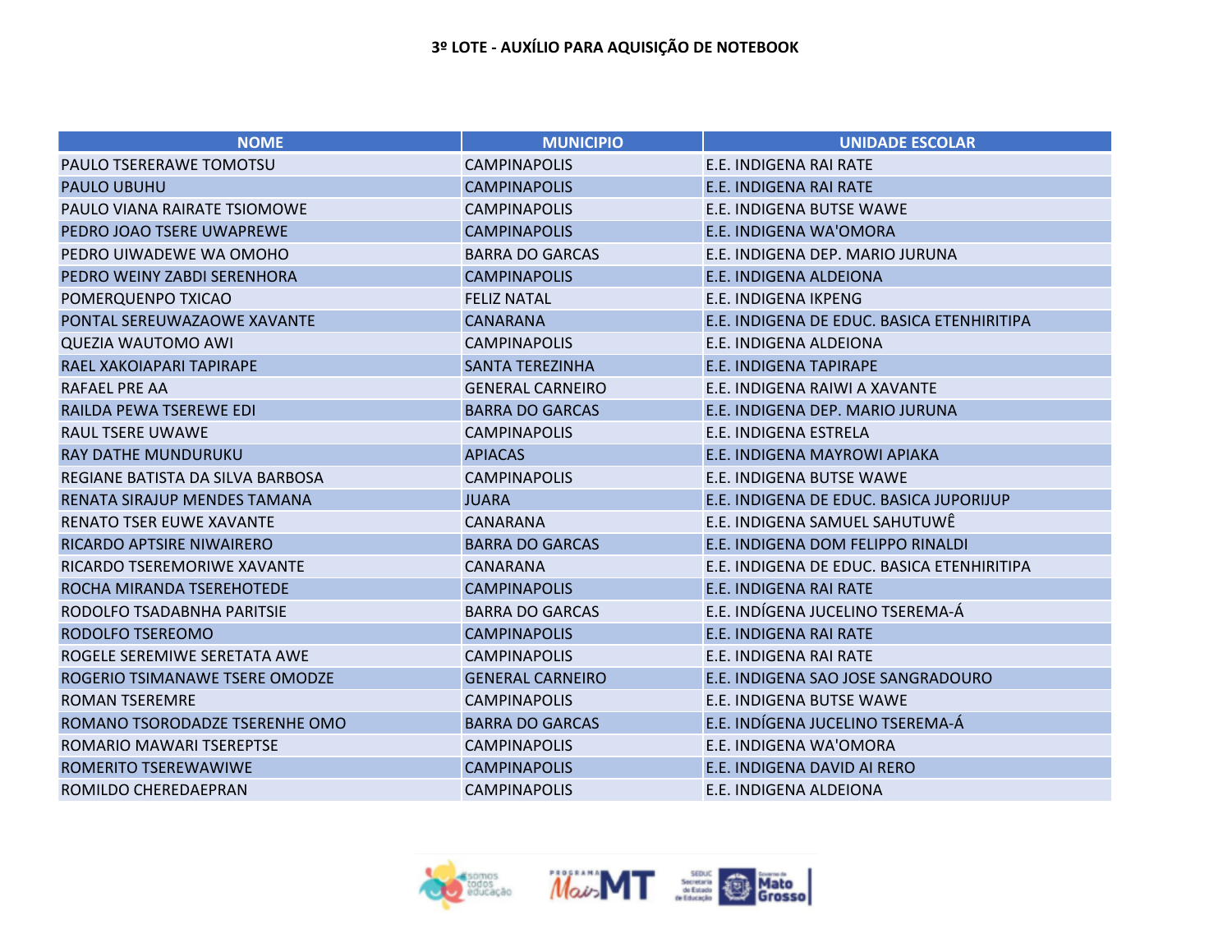| <b>NOME</b>                           | <b>MUNICIPIO</b>        | <b>UNIDADE ESCOLAR</b>             |
|---------------------------------------|-------------------------|------------------------------------|
| <b>ROMULO TSERERUO</b>                | <b>GENERAL CARNEIRO</b> | E.E. INDIGENA ADAO TOPTIVO         |
| RONALDO TSERENHOPO OWE TSIWAMO        | <b>CAMPINAPOLIS</b>     | E.E. INDIGENA RAI RATE             |
| RONALDO TSORODU                       | <b>CAMPINAPOLIS</b>     | E.E. INDIGENA DAVID AI RERO        |
| RONDONIO TSERE EPTA AWE               | <b>CAMPINAPOLIS</b>     | E.E. INDIGENA DAVID AI RERO        |
| ROSANA PEREIRA BARBOSA                | <b>COMODORO</b>         | E.E. INDÍGENA PIRINEUS DE SOUZA    |
| ROSANGELA PETSIPAIO DZARIWARI         | <b>CAMPINAPOLIS</b>     | E.E. INDIGENA RAI RATE             |
| ROSANGELO MADU TSERENHINHA            | <b>BARRA DO GARCAS</b>  | E.E. INDIGENA DEP. MARIO JURUNA    |
| ROSANGELO TSERE UNHITIO               | <b>CAMPINAPOLIS</b>     | E.E. INDIGENA RAI RATE             |
| <b>ROSINHA REWAIWEO</b>               | <b>CAMPINAPOLIS</b>     | E.E. INDIGENA RAI RATE             |
| RUDIMAR TSERE RANHAAMRIWE PAWEE       | <b>CAMPINAPOLIS</b>     | E.E. INDIGENA RAI RATE             |
| RUFINO TOMOPTSE DUPREDZAMO            | <b>BARRA DO GARCAS</b>  | E.E. INDIGENA DEP. MARIO JURUNA    |
| SALOMAO TSEREBHUWE APTSIRE            | <b>BARRA DO GARCAS</b>  | E.E. INDÍGENA JUCELINO TSEREMA-Á   |
| SALVADOR RSEREDZARIDI TSITEDZE        | <b>BARRA DO GARCAS</b>  | E.E. INDIGENA ULISSES GUIMARAES    |
| SANDOVAL TOMOTSUDZA REBE RUREME       | <b>BARRA DO GARCAS</b>  | E.E. INDIGENA DEP. MARIO JURUNA    |
| <b>SARA PERUIO</b>                    | <b>GENERAL CARNEIRO</b> | E.E. INDIGENA SAO JOSE SANGRADOURO |
| SAVIO HACAI WA RAIRO                  | <b>CAMPINAPOLIS</b>     | E.E. INDIGENA DAVID AI RERO        |
| <b>SERAFIM PARINEEDI TSIROBO</b>      | <b>BARRA DO GARCAS</b>  | E.E. INDIGENA DOM FELIPPO RINALDI  |
| <b>SERVINO ADZAWE</b>                 | <b>CAMPINAPOLIS</b>     | E.E. INDIGENA DAVID AI RERO        |
| SIDNEI TSERENOMRI TSERENHITOPTARIWARI | <b>GENERAL CARNEIRO</b> | E.E. INDIGENA ADAO TOPTIVO         |
| <b>SIDNEY WEDU</b>                    | <b>CAMPINAPOLIS</b>     | E.E. INDIGENA BUTSE WAWE           |
| <b>SILVERIO PARITSIE UREBETE</b>      | <b>BARRA DO GARCAS</b>  | E.E. INDIGENA DOM FELIPPO RINALDI  |
| SILVERIO TSIHOI RE TSERENHOWA         | <b>CAMPINAPOLIS</b>     | E.E. INDIGENA RAI RATE             |
| SILVERIO WAMARI DZUWE SORO RADA       | <b>CAMPINAPOLIS</b>     | <b>E.E. INDIGENA ALDEIONA</b>      |
| <b>SILVIO JOSE TSEREDZU</b>           | <b>CAMPINAPOLIS</b>     | E.E. INDIGENA RAI RATE             |
| SILVIO TSIRUWE WE TSEREDZATI          | <b>GENERAL CARNEIRO</b> | E.E. INDIGENA SAO JOSE SANGRADOURO |
| SIMAO TSERERO ODI TSOROPRE            | <b>BARRA DO GARCAS</b>  | E.E. INDIGENA HAMBE                |
| SIMEAO PARINEEDI PINIAWE              | <b>BARRA DO GARCAS</b>  | E.E. INDÍGENA JUCELINO TSEREMA-Á   |
| SIMEAO TSERE RAGRA WAROWEDEWE         | <b>CAMPINAPOLIS</b>     | E.E. INDIGENA BUTSE WAWE           |
| SORAYA REDZURIWE TSAEOMOWA            | <b>BARRA DO GARCAS</b>  | <b>E.E. INDIGENA HAMBE</b>         |

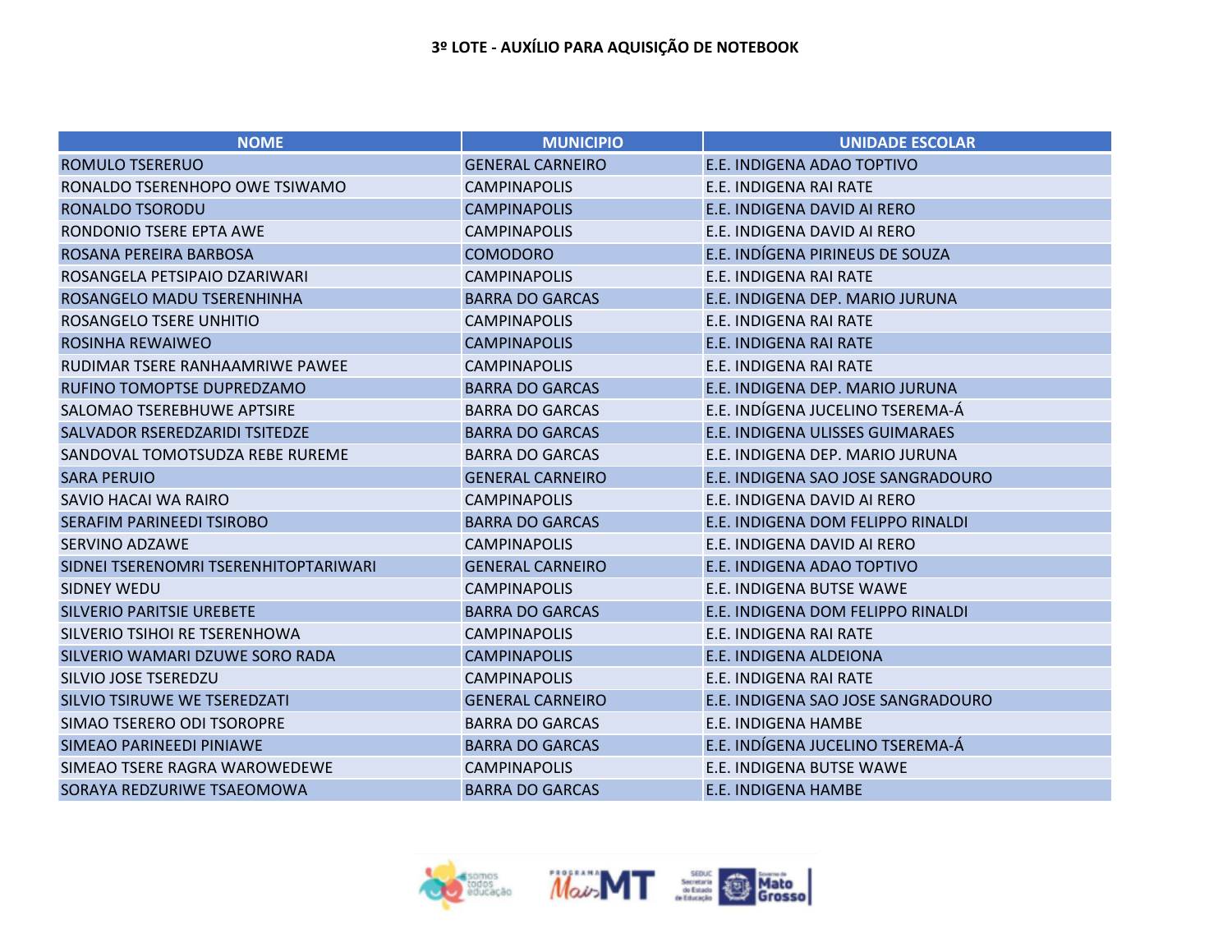| <b>NOME</b>                                   | <b>MUNICIPIO</b>        | <b>UNIDADE ESCOLAR</b>                    |
|-----------------------------------------------|-------------------------|-------------------------------------------|
| <b>TABATA METUKTIRE</b>                       | SAO JOSE DO XINGU       | E.E. INDIGENA BEPKOROROTI                 |
| <b>TADEU TSEREDZE</b>                         | <b>CAMPINAPOLIS</b>     | E.E. INDIGENA BUTSE WAWE                  |
| <b>TALIKO KALAPALO</b>                        | <b>GAUCHA DO NORTE</b>  | ESC. ESTADUAL INDIGENA CENTRAL AIHA       |
| <b>TAPY METUKTIRE</b>                         | PEIXOTO DE AZEVEDO      | <b>E.E. INDIGENA METUKTIRE</b>            |
| <b>TAWAIKU JURUNA</b>                         | <b>MARCELANDIA</b>      | E.E. INDIGENA KAMADU                      |
| <b>TAWAYAKU KAIABI</b>                        | SAO JOSE DO XINGU       | E.E. INDÍGENA BITAHAMA                    |
| <b>TERIBRE KARAJA</b>                         | <b>SANTA TEREZINHA</b>  | E.E. INDIGENA ITXALA                      |
| <b>THAIS RIBEIRO MEDEIROS</b>                 | <b>APIACAS</b>          | E.E. INDIGENA MAYROWI APIAKA              |
| THANIA KELLEN DE SOUZA SILVA                  | <b>CAMPINAPOLIS</b>     | E.E. INDIGENA ESTRELA                     |
| <b>TIAGO KAPAWANDU ZORO</b>                   | <b>RONDOLANDIA</b>      | ESC. ESTADUAL INDIG. ZAWA KAREJ PANGYJEJ  |
| <b>TIAGO TSEREWATAWE TSITEDZE</b>             | <b>BARRA DO GARCAS</b>  | E.E. INDIGENA ULISSES GUIMARAES           |
| TIBERIO TSIWA RU ABDZU                        | <b>BARRA DO GARCAS</b>  | E.E. INDIGENA DEP. MARIO JURUNA           |
| TIMOTEO TSEREDZUTEWEDI                        | <b>CAMPINAPOLIS</b>     | E.E. INDIGENA ESTRELA                     |
| <b>TIMOTEO TSERETSU TSIROBO</b>               | <b>BARRA DO GARCAS</b>  | E.E. INDIGENA DOM FELIPPO RINALDI         |
| <b>TITO ABDZU</b>                             | <b>CAMPINAPOLIS</b>     | E.E. INDIGENA RAI RATE                    |
| <b>TSERERU TSIPIRADI WAOMORA</b>              | <b>GENERAL CARNEIRO</b> | E.E. INDIGENA RAIWI A XAVANTE             |
| <b>TSUNHIAWE TSEREUBUDZI MORITU</b>           | <b>BARRA DO GARCAS</b>  | E.E. INDIGENA ULISSES GUIMARAES           |
| <b>TUPY MYKY</b>                              | <b>BRASNORTE</b>        | E.E. INDIGENA XINUI MYKY (ALDEIA JAPUIRA) |
| <b>TXEHYBI KARAJA</b>                         | <b>SANTA TEREZINHA</b>  | E.E. INDIGENA ITXALA                      |
| <b>TXUAKRE METUKTIRE</b>                      | PEIXOTO DE AZEVEDO      | E.E. INDÍGENA GORONÃ                      |
| <b>TYMAJAWAT KAYABI</b>                       | SAO FELIX DO ARAGUAIA   | E.E. INDIGENA DIAUARUM                    |
| <b>VAERCIO TSEREDUPRE TSEREDZATI</b>          | <b>CAMPINAPOLIS</b>     | <b>E.E. INDIGENA ESTRELA</b>              |
| <b>VALDEMAR TSIBRUI RE TSOROPRE</b>           | <b>BARRA DO GARCAS</b>  | E.E. INDIGENA HAMBE                       |
| <b>VALDENILSON WAWERU TSERENHITOPTARIWARI</b> | <b>GENERAL CARNEIRO</b> | E.E. INDIGENA ADAO TOPTIVO                |
| VALDINEI TSEREPAPI UPREWA                     | <b>CAMPINAPOLIS</b>     | E.E. INDIGENA ESTRELA                     |
| <b>VALDIR TSERE UBUHA</b>                     | <b>CAMPINAPOLIS</b>     | E.E. INDIGENA DAVID AI RERO               |
| VALERIO TSORODZADADZE UMNATITSE               | <b>BARRA DO GARCAS</b>  | E.E. INDIGENA HAMBE                       |
| <b>VALTER TEHI ABHOODI</b>                    | <b>BARRA DO GARCAS</b>  | E.E. INDIGENA DOM FELIPPO RINALDI         |
| <b>VANDERLEI WOO MO</b>                       | <b>CAMPINAPOLIS</b>     | E.E. INDIGENA DAVID AI RERO               |